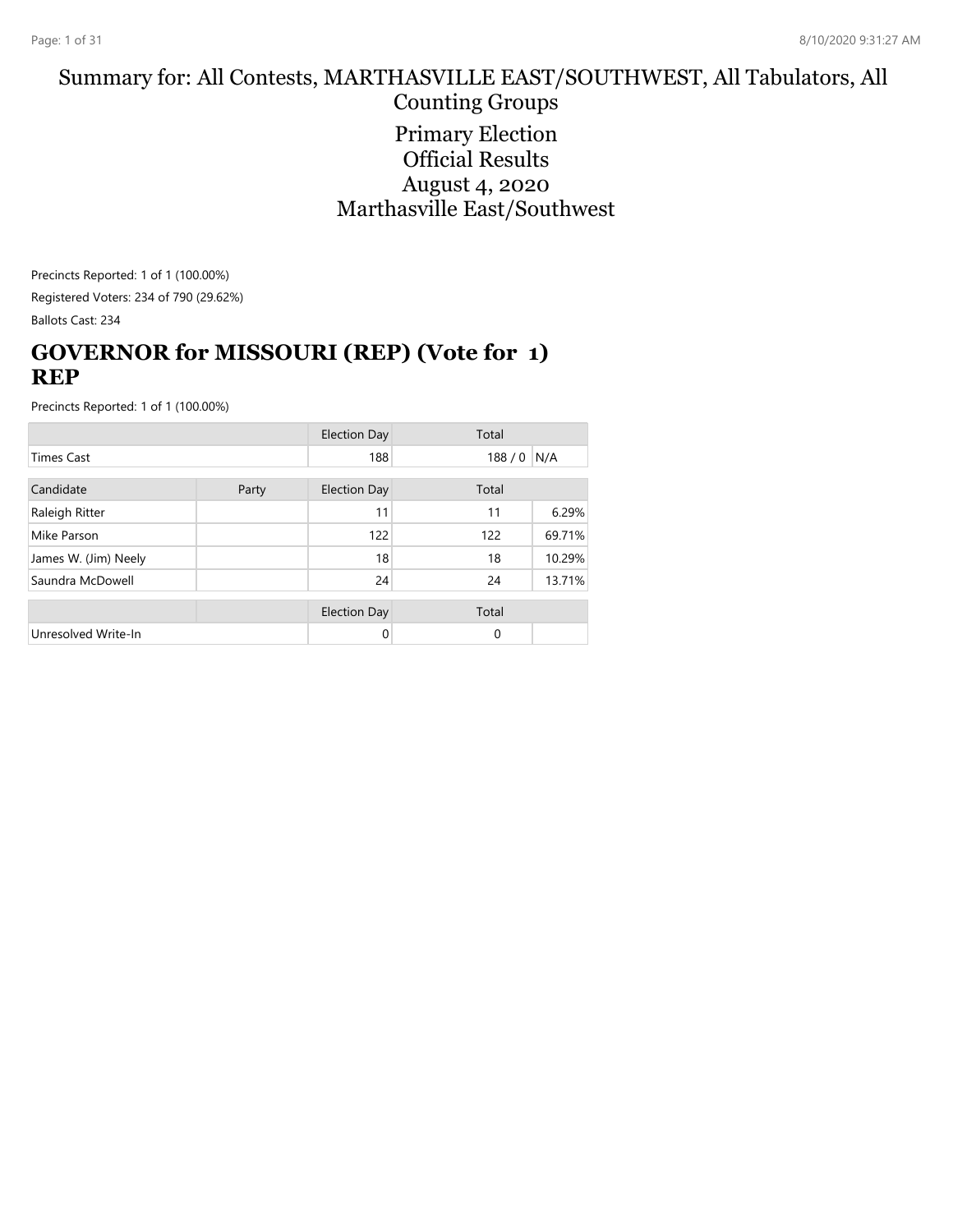### **GOVERNOR for MISSOURI (DEM) (Vote for 1) DEM**

|                                   |       | <b>Election Day</b> | Total    |        |
|-----------------------------------|-------|---------------------|----------|--------|
| <b>Times Cast</b>                 |       | 39                  | 39/0     | N/A    |
| Candidate                         | Party | <b>Election Day</b> | Total    |        |
| Nicole Galloway                   |       | 33                  | 33       | 91.67% |
| Jimmie Matthews                   |       |                     | 1        | 2.78%  |
| Antoin Johnson                    |       | $\Omega$            | $\Omega$ | 0.00%  |
| Eric Morrison                     |       | $\overline{c}$      | 2        | 5.56%  |
| Robin John Daniel Van<br>Quaethem |       | 0                   | $\Omega$ | 0.00%  |
|                                   |       | <b>Election Day</b> | Total    |        |
| Unresolved Write-In               |       | 0                   | 0        |        |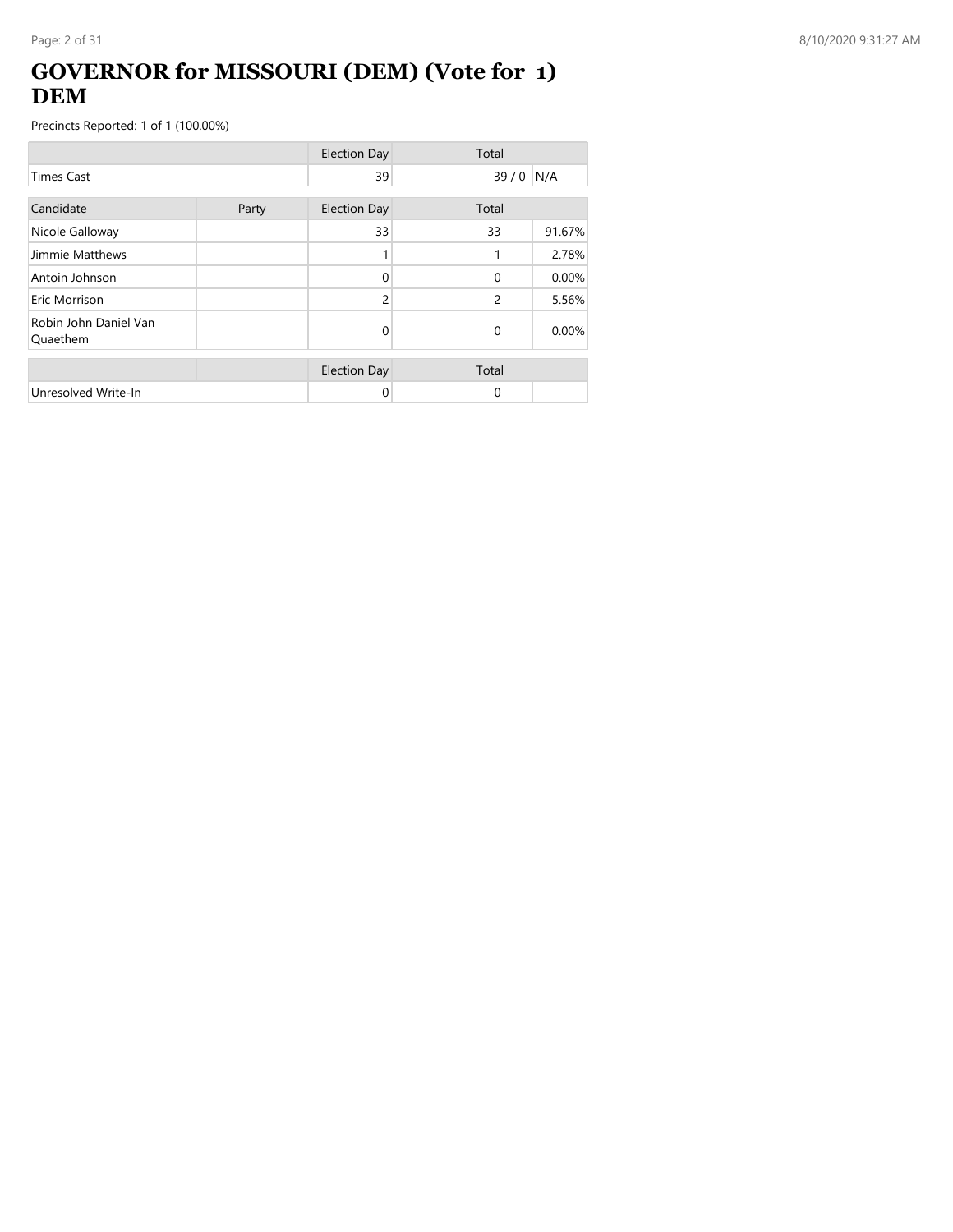#### **GOVERNOR for MISSOURI (LIB) (Vote for 1) LIB**

|                     |       | <b>Election Day</b> | Total                    |
|---------------------|-------|---------------------|--------------------------|
| <b>Times Cast</b>   |       |                     | $2/0$ N/A                |
| Candidate           | Party | <b>Election Day</b> | Total                    |
| <b>Rik Combs</b>    |       |                     | 100.00%<br>$\mathcal{P}$ |
|                     |       | <b>Election Day</b> | Total                    |
| Unresolved Write-In |       |                     | 0                        |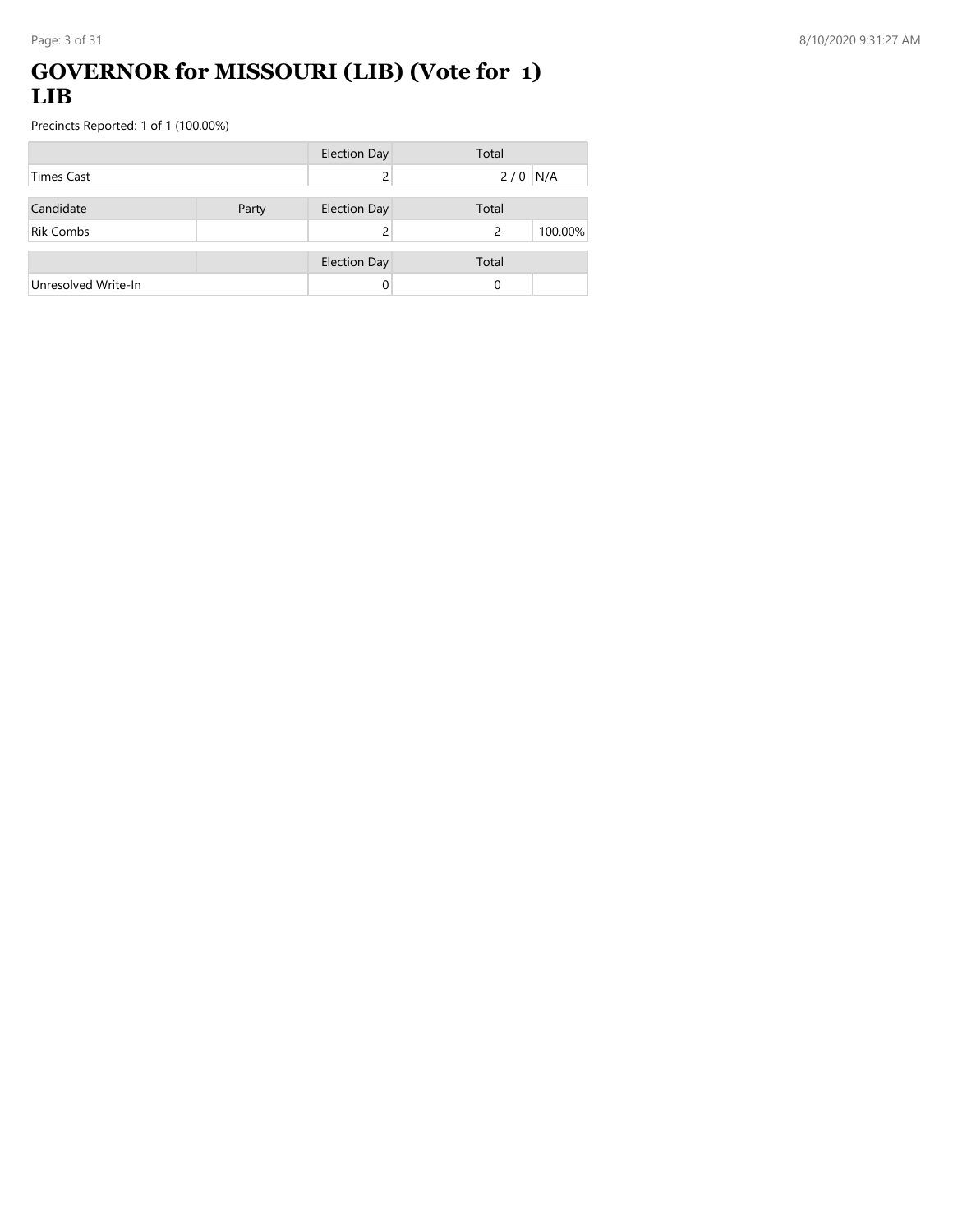#### **GOVERNOR for MISSOURI (GRN) (Vote for 1) GRN**

|                     |       | <b>Election Day</b> | Total           |
|---------------------|-------|---------------------|-----------------|
| <b>Times Cast</b>   |       |                     | N/A<br>0/0      |
|                     |       |                     |                 |
| Candidate           | Party | <b>Election Day</b> | Total           |
| Jerome Howard Bauer |       |                     | N/A<br>$\Omega$ |
|                     |       |                     |                 |
|                     |       | <b>Election Day</b> | Total           |
| Unresolved Write-In |       |                     | 0               |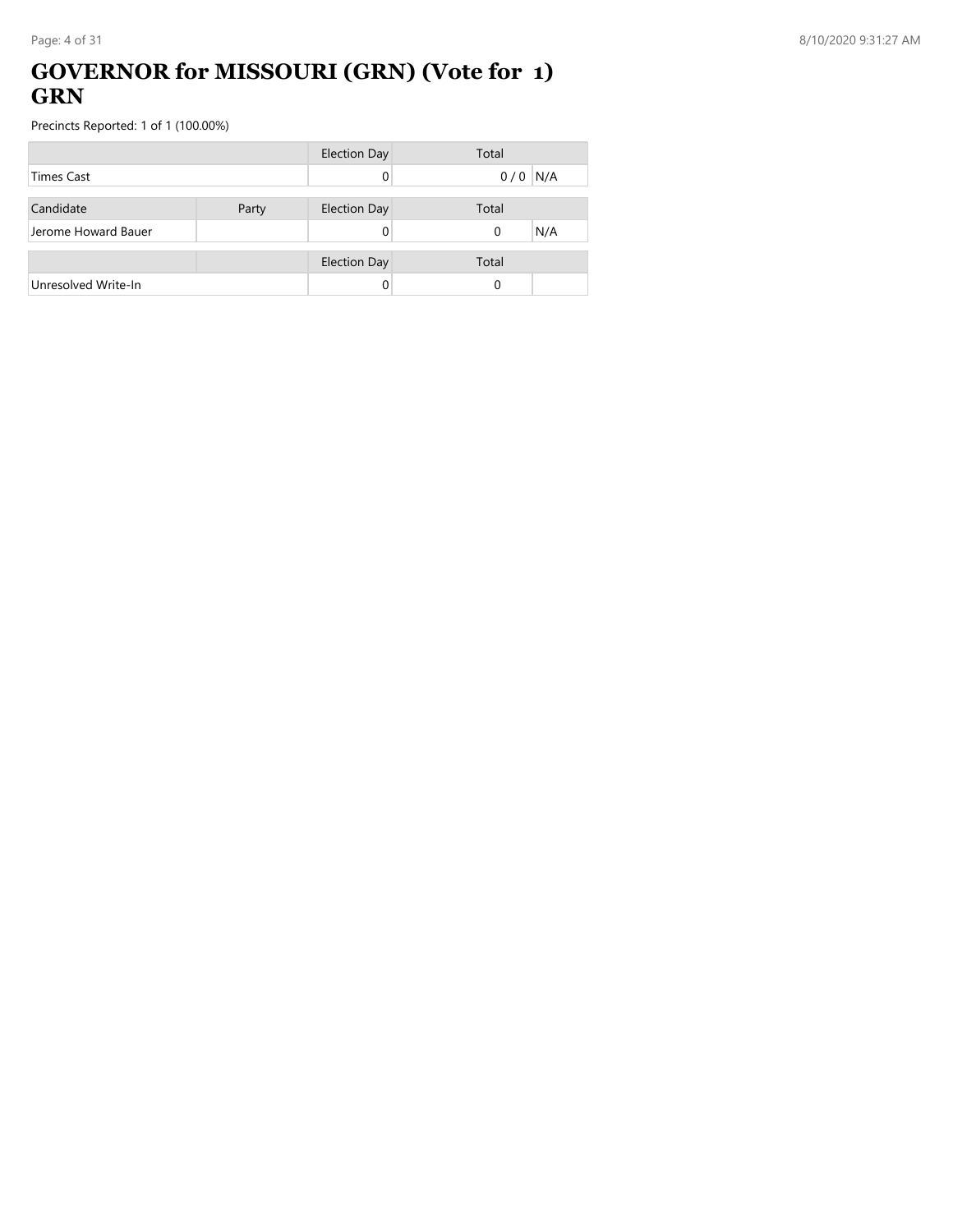### **LIEUTENANT GOVERNOR for MISSOURI (REP) (Vote for 1) REP**

|                     |       | <b>Election Day</b> | Total       |        |
|---------------------|-------|---------------------|-------------|--------|
| <b>Times Cast</b>   |       | 188                 | $188/0$ N/A |        |
| Candidate           | Party | <b>Election Day</b> | Total       |        |
| Arnie C. AC Dienoff |       | 13                  | 13          | 8.44%  |
| Mike Kehoe          |       | 96                  | 96          | 62.34% |
| Aaron T Wisdom      |       | 13                  | 13          | 8.44%  |
| Mike Carter         |       | 32                  | 32          | 20.78% |
|                     |       | <b>Election Day</b> | Total       |        |
| Unresolved Write-In |       | 0                   | $\Omega$    |        |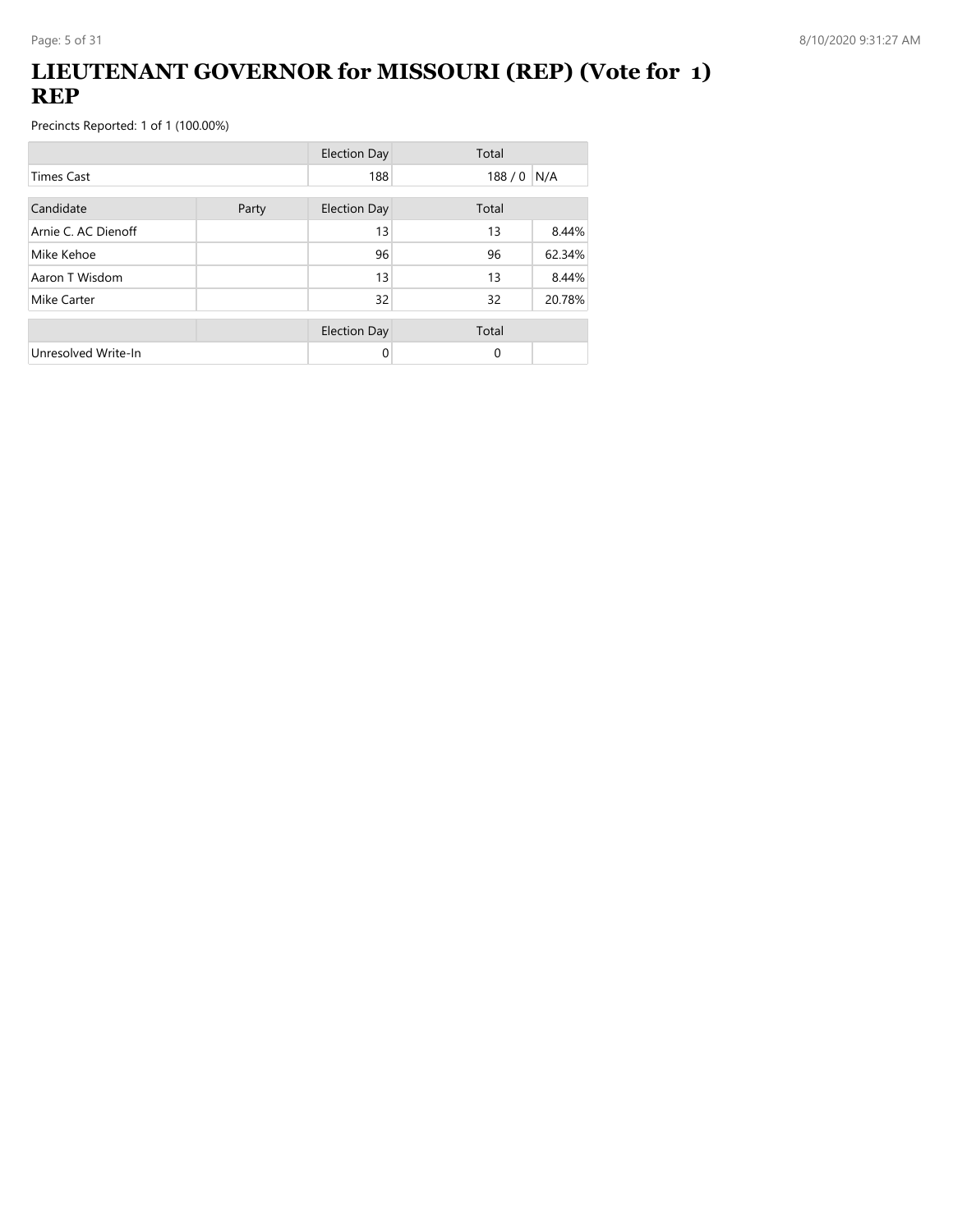## **LIEUTENANT GOVERNOR for MISSOURI (DEM) (Vote for 1) DEM**

|                     |       | <b>Election Day</b> | Total |        |
|---------------------|-------|---------------------|-------|--------|
| <b>Times Cast</b>   |       | 39                  | 39/0  | N/A    |
| Candidate           | Party | Election Day        | Total |        |
| Gregory A Upchurch  |       | 9                   | 9     | 26.47% |
| Alissia Canady      |       | 25                  | 25    | 73.53% |
|                     |       | <b>Election Day</b> | Total |        |
| Unresolved Write-In |       | 0                   | 0     |        |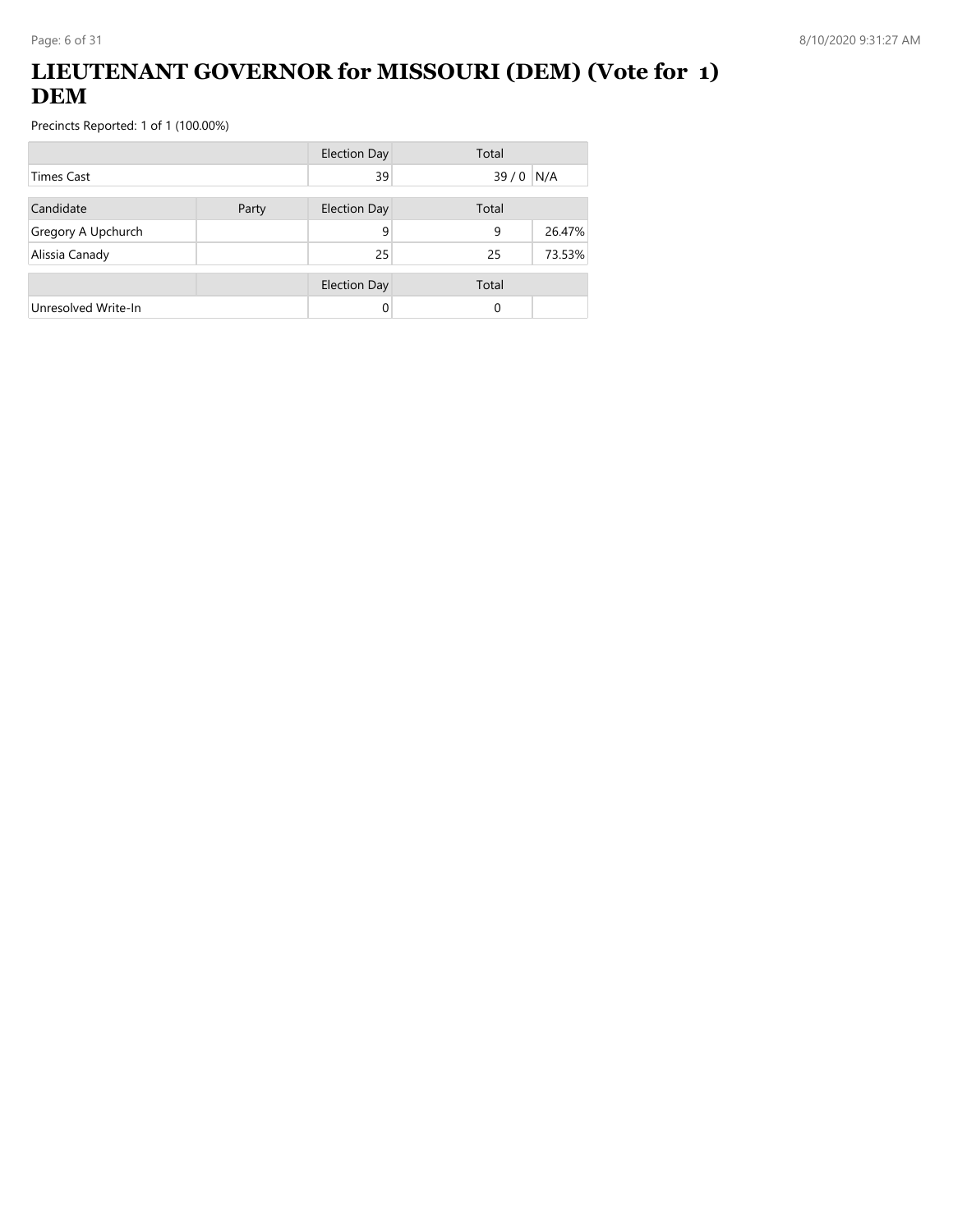## **LIEUTENANT GOVERNOR for MISSOURI (LIB) (Vote for 1) LIB**

|                     |       | <b>Election Day</b> | Total        |
|---------------------|-------|---------------------|--------------|
| Times Cast          |       |                     | N/A<br>2/0   |
| Candidate           | Party | <b>Election Day</b> | Total        |
| <b>Bill Slantz</b>  |       |                     | 100.00%<br>2 |
|                     |       | <b>Election Day</b> | Total        |
| Unresolved Write-In |       |                     | 0            |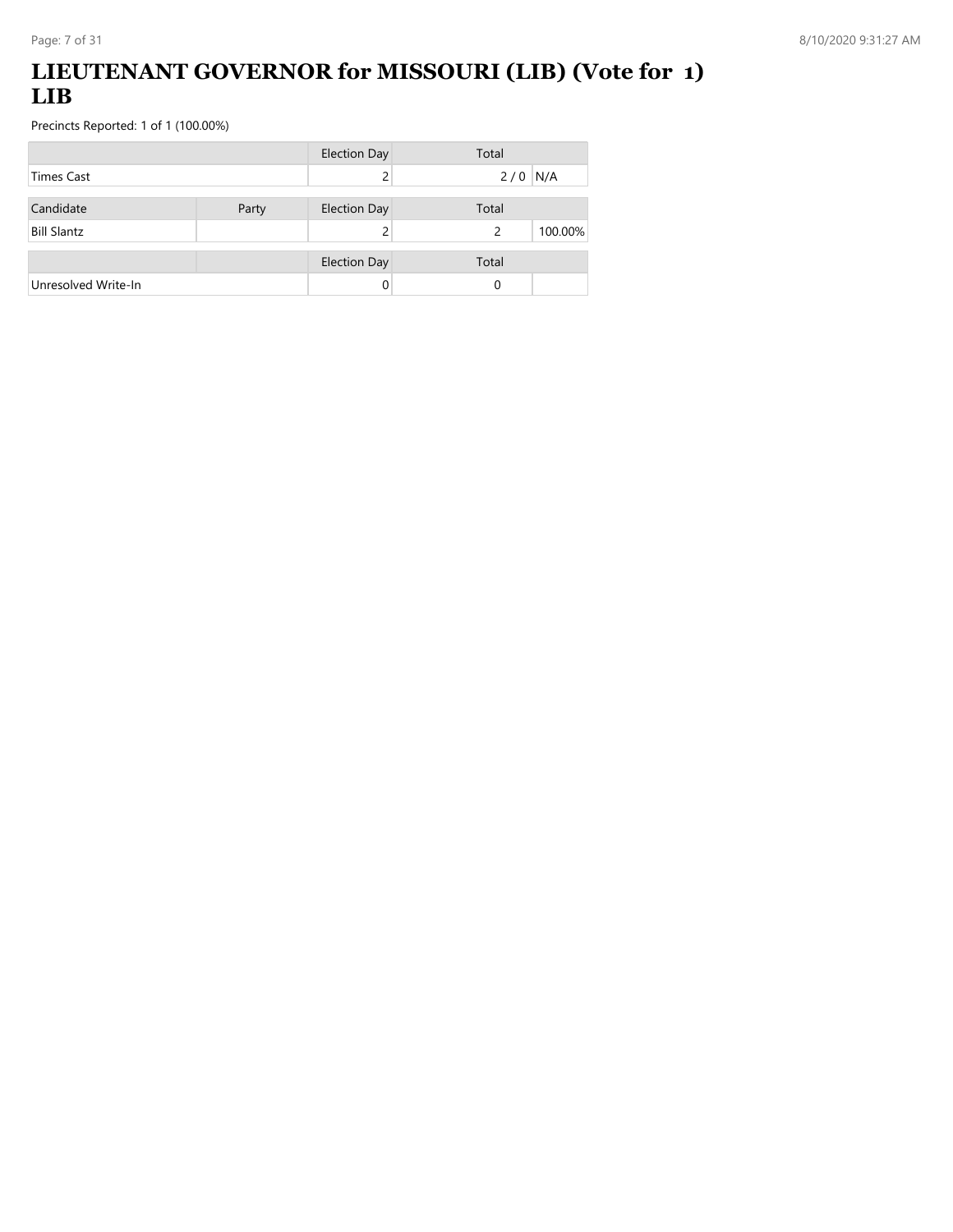## **LIEUTENANT GOVERNOR for MISSOURI (GRN) (Vote for 1) GRN**

|                     |       | <b>Election Day</b> | Total           |
|---------------------|-------|---------------------|-----------------|
| <b>Times Cast</b>   |       |                     | $0/0$ N/A       |
| Candidate           | Party | <b>Election Day</b> | Total           |
| Kelley Dragoo       |       |                     | N/A<br>$\Omega$ |
|                     |       |                     |                 |
|                     |       | <b>Election Day</b> | Total           |
| Unresolved Write-In |       |                     | 0               |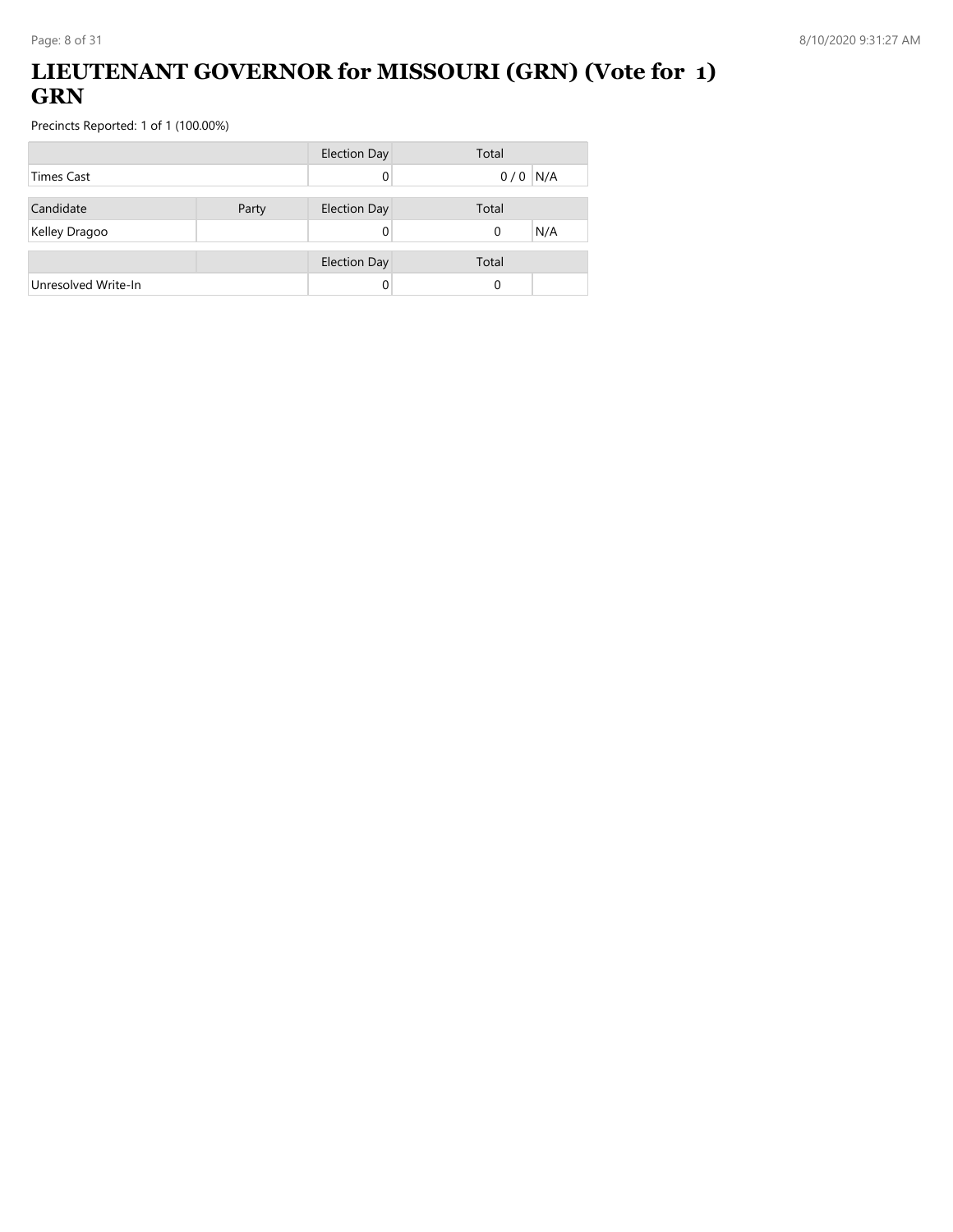### **SECRETARY OF STATE for MISSOURI (REP) (Vote for 1) REP**

|                        |       | <b>Election Day</b> | Total          |
|------------------------|-------|---------------------|----------------|
| <b>Times Cast</b>      |       | 188                 | 188 / 0 N/A    |
| Candidate              | Party | <b>Election Day</b> | Total          |
| John R. (Jay) Ashcroft |       | 160                 | 100.00%<br>160 |
|                        |       | <b>Election Day</b> | Total          |
| Unresolved Write-In    |       | 0                   | 0              |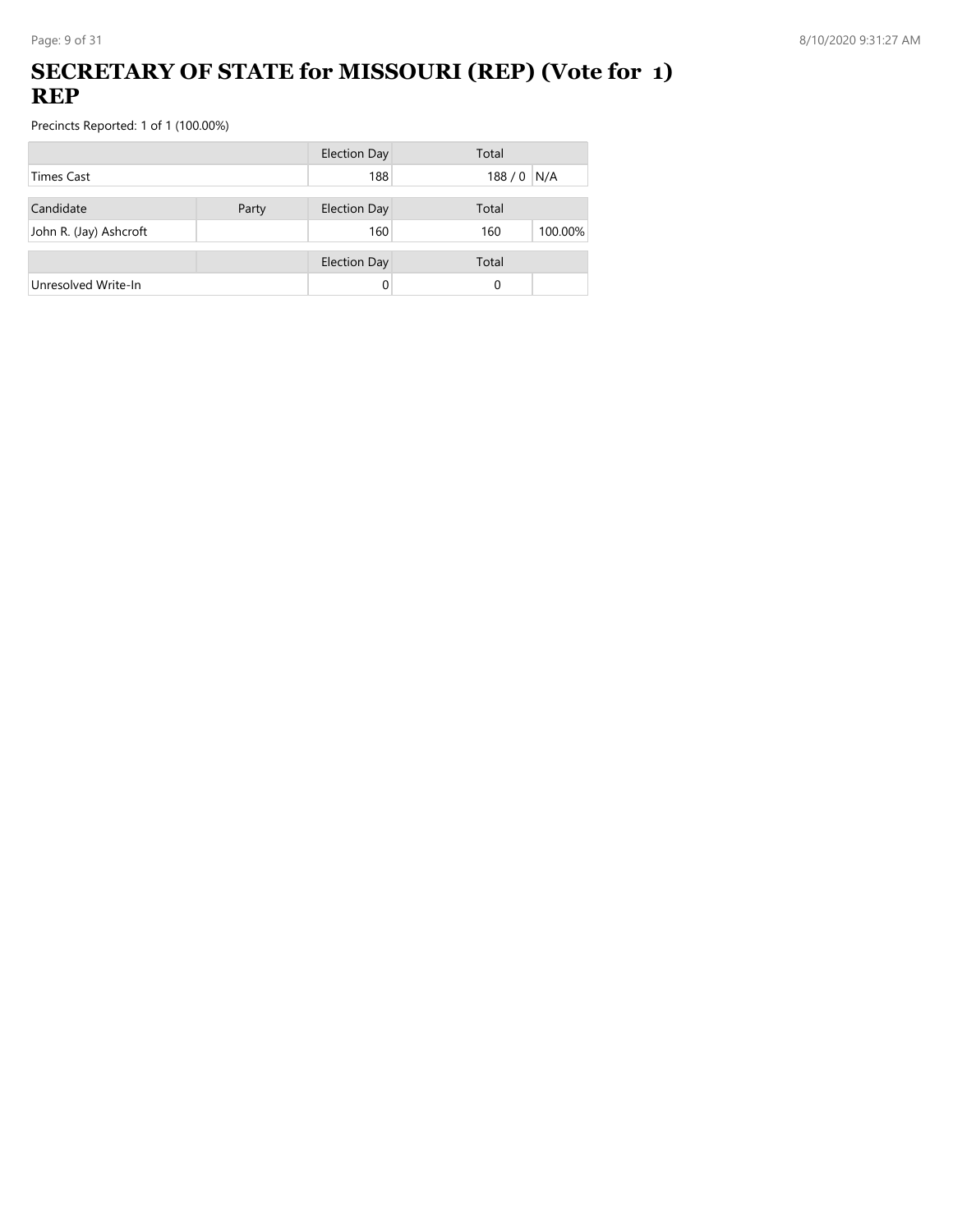## **SECRETARY OF STATE for MISSOURI (DEM) (Vote for 1) DEM**

|                     |       | <b>Election Day</b> | Total         |
|---------------------|-------|---------------------|---------------|
| <b>Times Cast</b>   |       | 39                  | $39/0$ N/A    |
| Candidate           | Party | <b>Election Day</b> | Total         |
| Yinka Faleti        |       | 33                  | 33<br>100.00% |
|                     |       | <b>Election Day</b> | Total         |
| Unresolved Write-In |       |                     | 0             |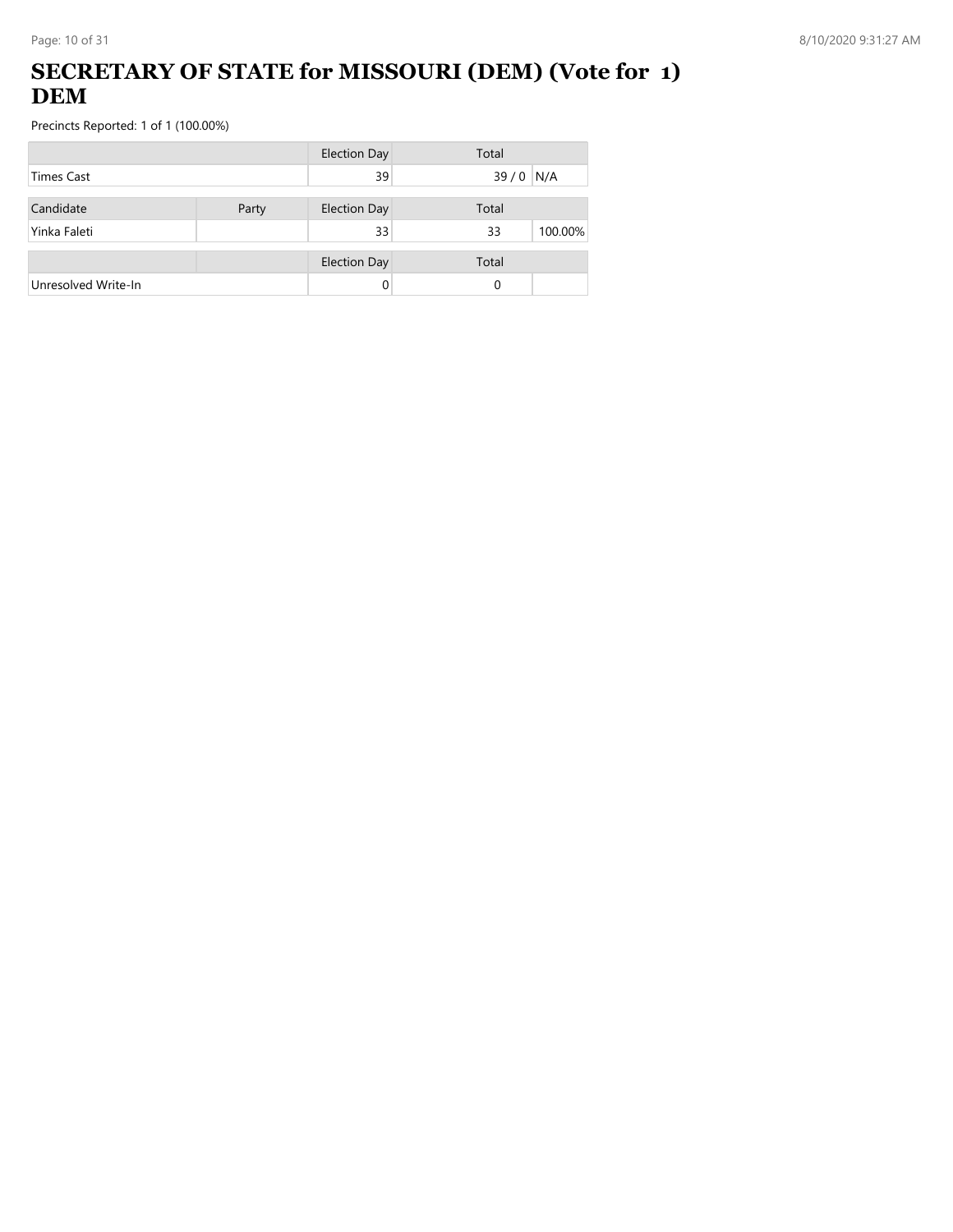#### **SECRETARY OF STATE for MISSOURI (LIB) (Vote for 1) LIB**

|                     |       | <b>Election Day</b> | Total        |
|---------------------|-------|---------------------|--------------|
| <b>Times Cast</b>   |       |                     | N/A<br>2/0   |
| Candidate           | Party | <b>Election Day</b> | Total        |
| Carl Herman Freese  |       |                     | 100.00%<br>2 |
|                     |       | <b>Election Day</b> | Total        |
| Unresolved Write-In |       |                     | 0            |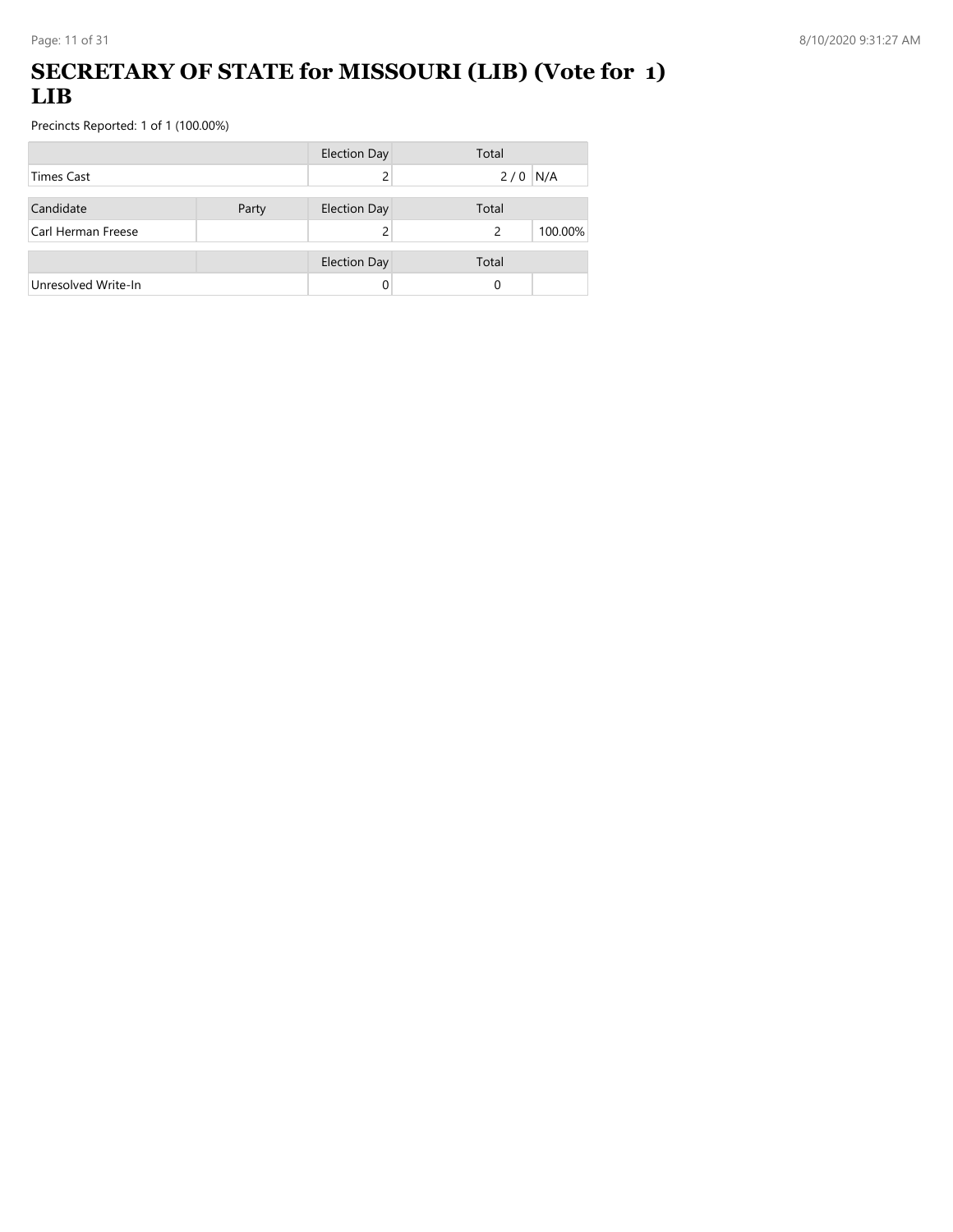#### **SECRETARY OF STATE for MISSOURI (GRN) (Vote for 1) GRN**

|                     |       | <b>Election Day</b> | Total           |
|---------------------|-------|---------------------|-----------------|
| <b>Times Cast</b>   |       |                     | $0/0$ N/A       |
| Candidate           | Party | <b>Election Day</b> | Total           |
| Paul Lehmann        |       |                     | N/A<br>$\Omega$ |
|                     |       | <b>Election Day</b> | Total           |
| Unresolved Write-In |       |                     | 0               |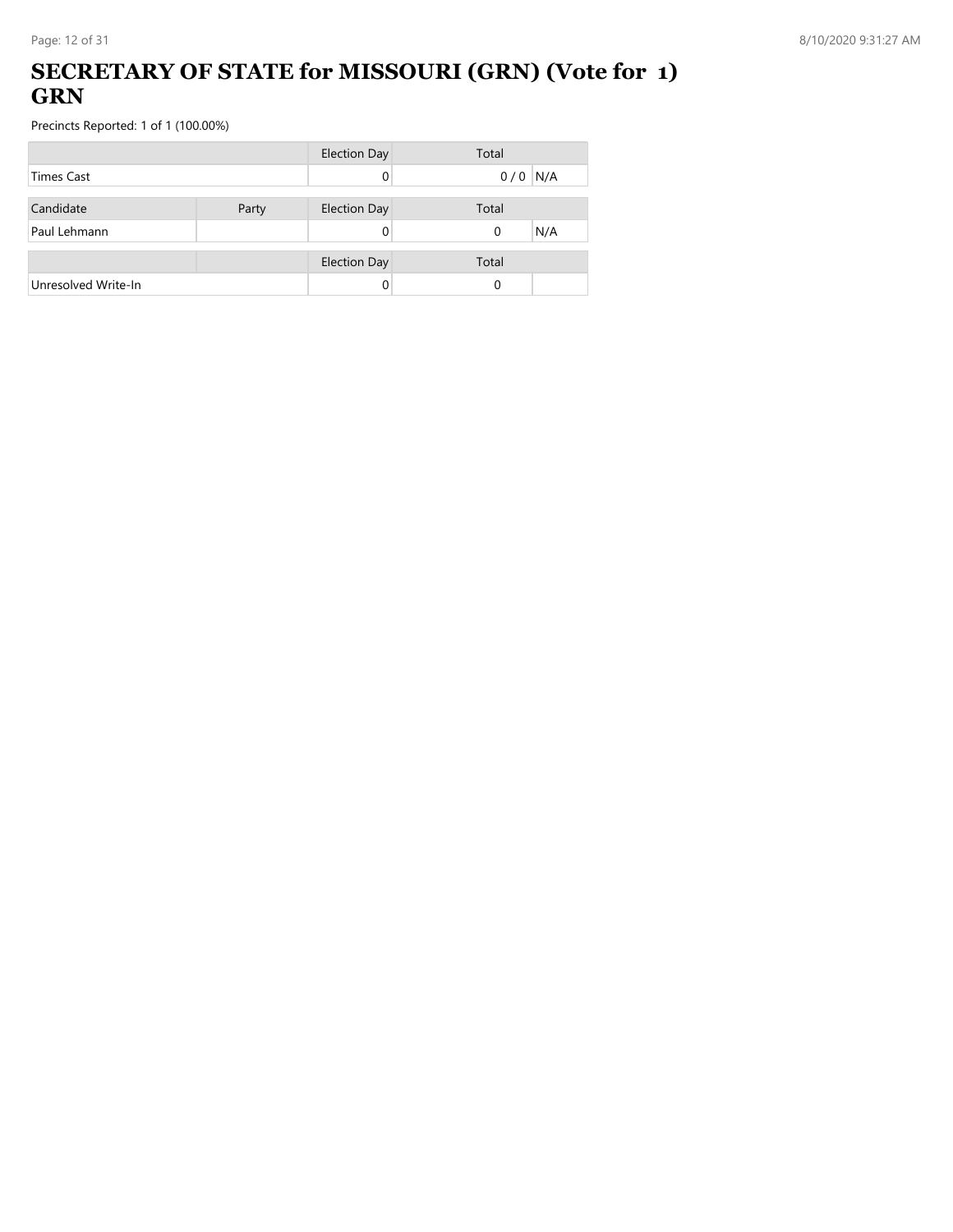#### **SECRETARY OF STATE for MISSOURI (CST) (Vote for 1) CST**

|                     |       | <b>Election Day</b> | Total      |
|---------------------|-------|---------------------|------------|
| <b>Times Cast</b>   |       |                     | N/A<br>1/0 |
| Candidate           | Party | <b>Election Day</b> | Total      |
| Paul Venable        |       |                     | 100.00%    |
|                     |       | <b>Election Day</b> | Total      |
| Unresolved Write-In |       | 0                   |            |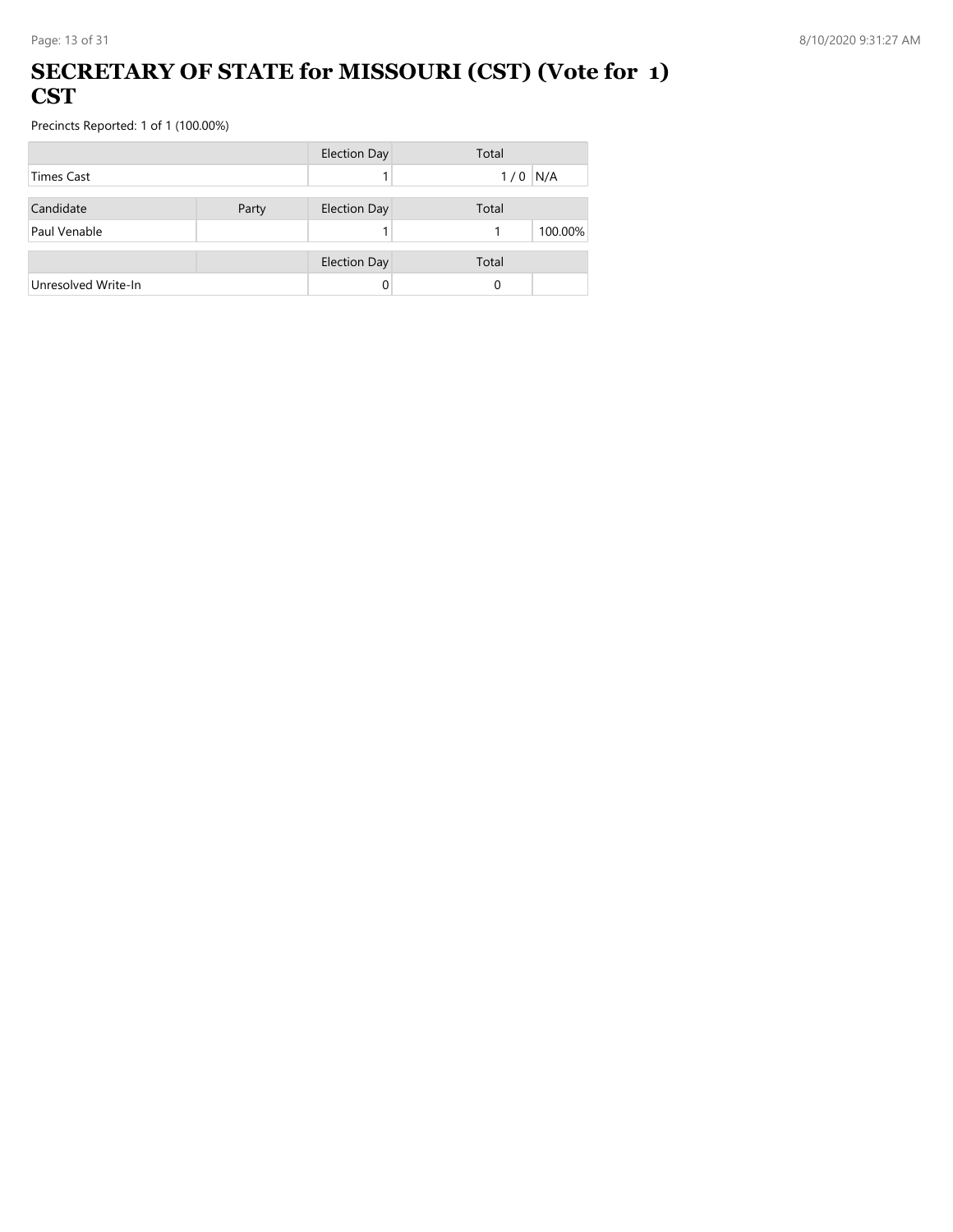#### **STATE TREASURER for MISSOURI (REP) (Vote for 1) REP**

|                     |       | <b>Election Day</b> | Total          |
|---------------------|-------|---------------------|----------------|
| <b>Times Cast</b>   |       | 188                 | $188/0$ N/A    |
| Candidate           |       |                     | Total          |
|                     | Party | <b>Election Day</b> |                |
| Scott Fitzpatrick   |       | 152                 | 100.00%<br>152 |
|                     |       | <b>Election Day</b> | Total          |
| Unresolved Write-In |       | 0                   | 0              |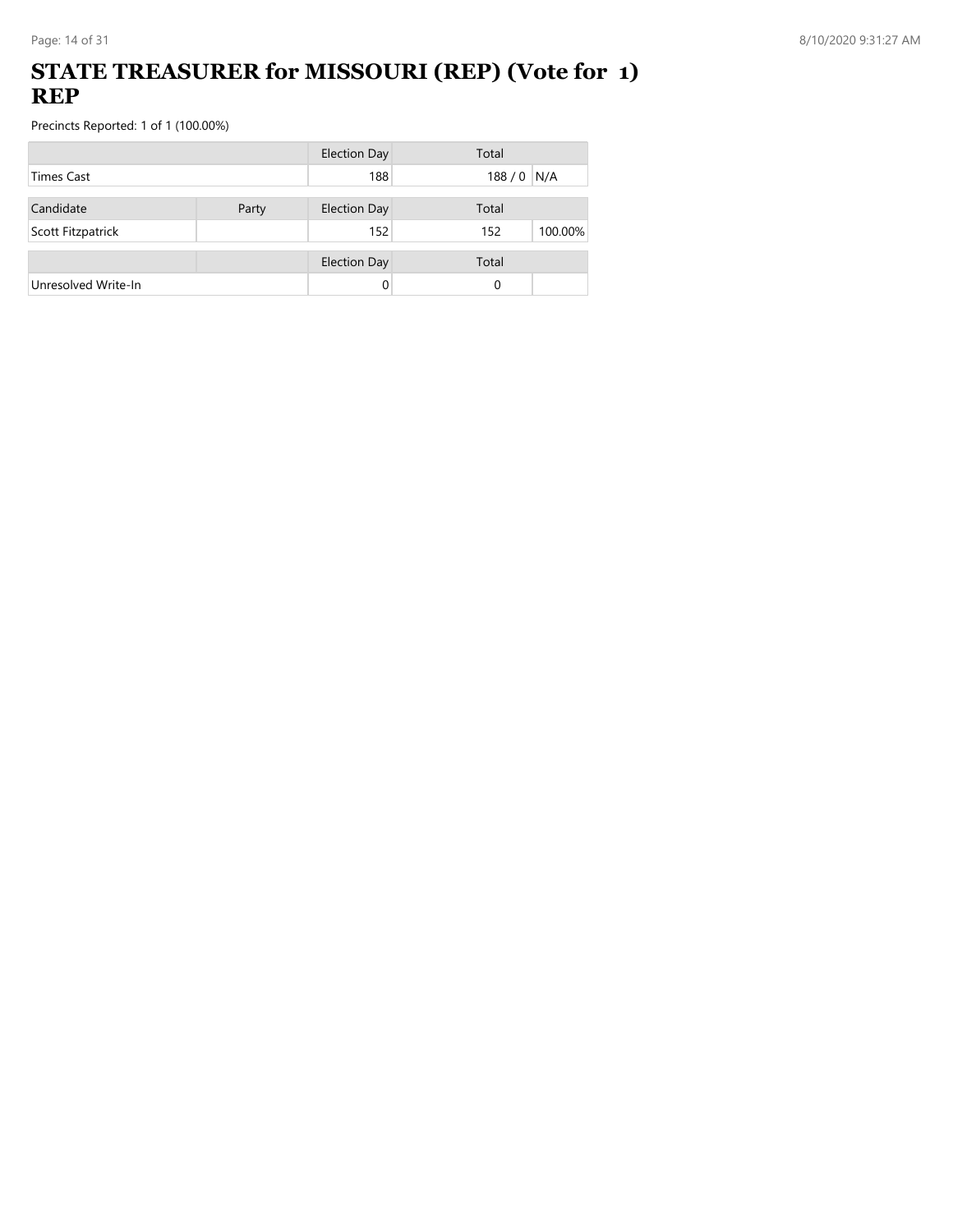## **STATE TREASURER for MISSOURI (DEM) (Vote for 1) DEM**

|                      |       | <b>Election Day</b> | Total         |
|----------------------|-------|---------------------|---------------|
| <b>Times Cast</b>    |       | 39                  | N/A<br>$39/0$ |
| Candidate            | Party | <b>Election Day</b> | Total         |
| Vicki Lorenz Englund |       | 34                  | 34<br>100.00% |
|                      |       | <b>Election Day</b> | Total         |
| Unresolved Write-In  |       |                     | 0             |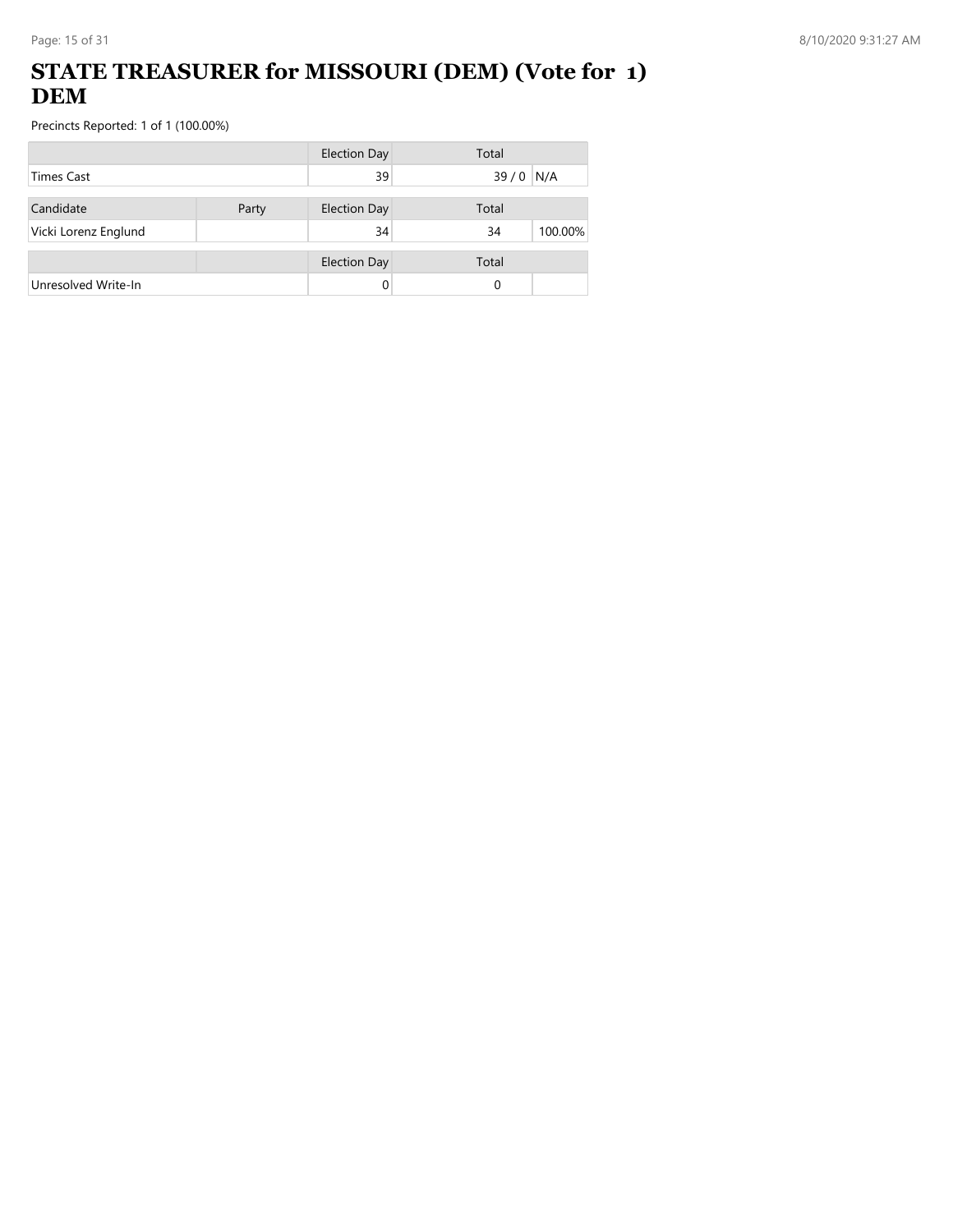#### **STATE TREASURER for MISSOURI (LIB) (Vote for 1) LIB**

|                        |       | <b>Election Day</b> | Total        |
|------------------------|-------|---------------------|--------------|
| <b>Times Cast</b>      |       |                     | N/A<br>2/0   |
| Candidate              | Party | <b>Election Day</b> | Total        |
| Nicholas (Nick) Kasoff |       |                     | 100.00%<br>2 |
|                        |       | <b>Election Day</b> | Total        |
| Unresolved Write-In    |       | 0                   | 0            |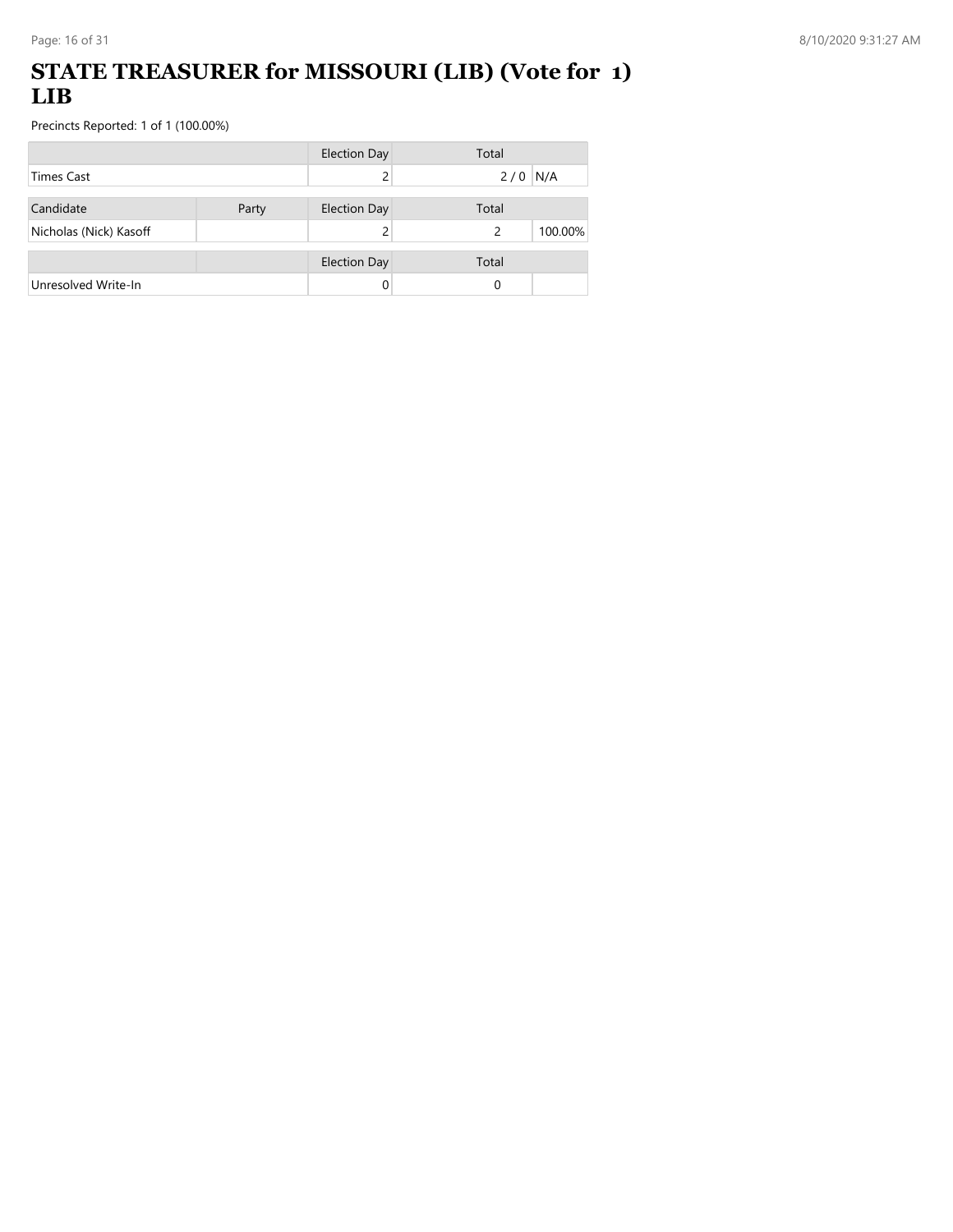#### **STATE TREASURER for MISSOURI (GRN) (Vote for 1) GRN**

|                     |       | <b>Election Day</b> | Total           |
|---------------------|-------|---------------------|-----------------|
| <b>Times Cast</b>   |       |                     | $0/0$ N/A       |
| Candidate           | Party | <b>Election Day</b> | Total           |
| Joseph Civettini    |       |                     | N/A<br>$\Omega$ |
|                     |       |                     |                 |
|                     |       | <b>Election Day</b> | Total           |
| Unresolved Write-In |       |                     | 0               |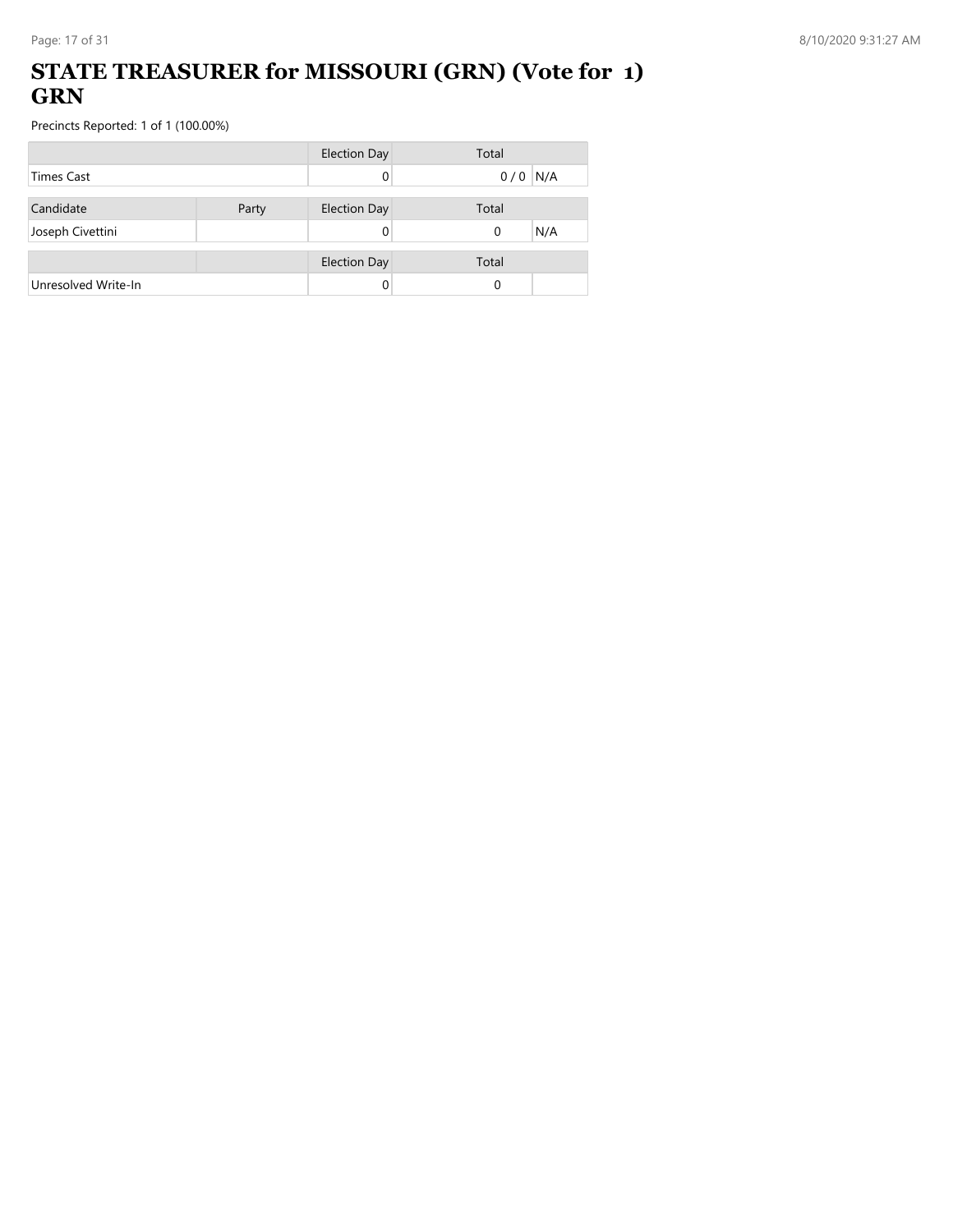#### **ATTORNEY GENERAL for MISSOURI (REP) (Vote for 1) REP**

|                     |       | <b>Election Day</b> | Total          |
|---------------------|-------|---------------------|----------------|
| <b>Times Cast</b>   |       | 188                 | 188 / 0 N/A    |
| Candidate           | Party | <b>Election Day</b> | Total          |
| Eric Schmitt        |       | 156                 | 100.00%<br>156 |
|                     |       | <b>Election Day</b> | Total          |
| Unresolved Write-In |       |                     | 0              |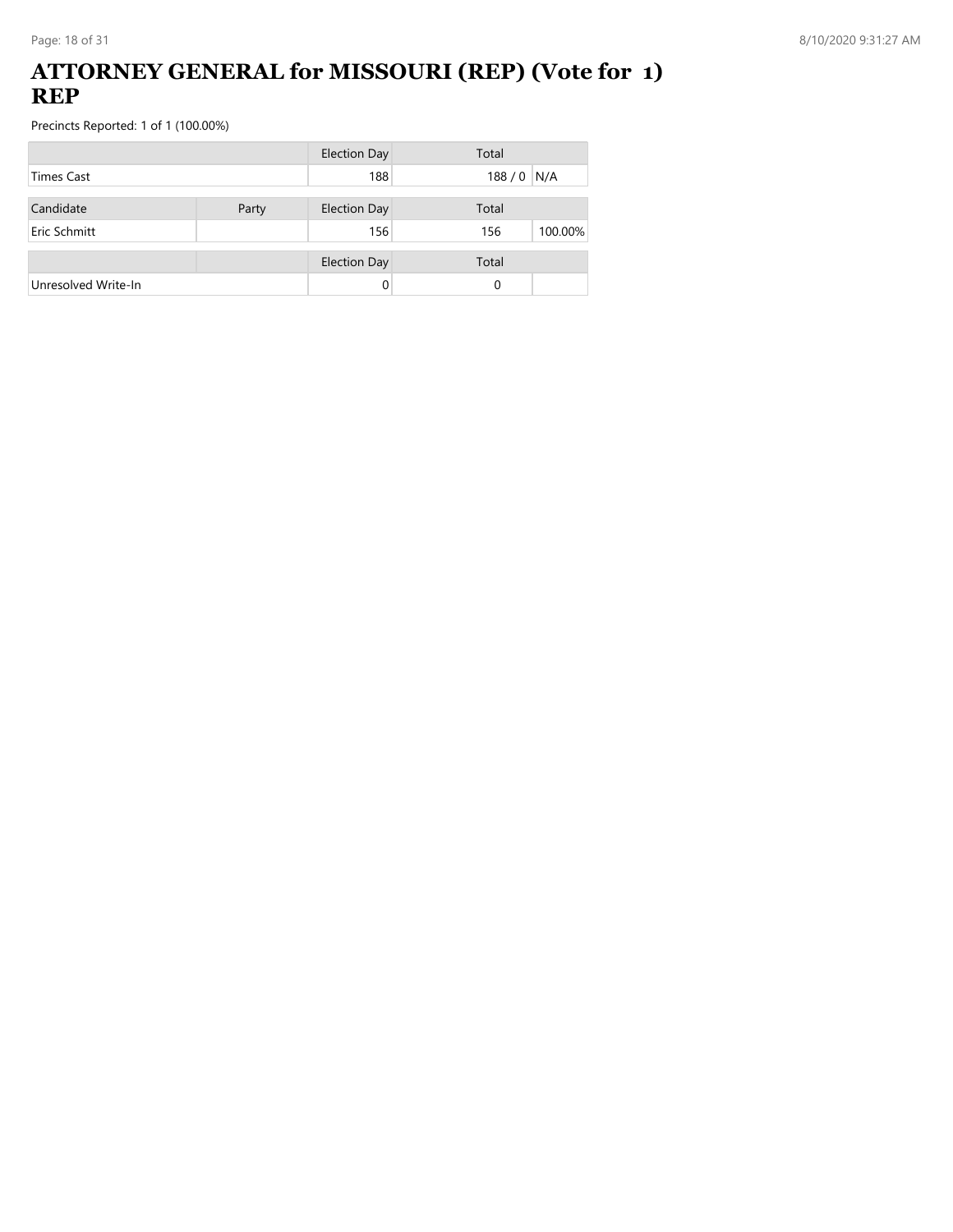#### **ATTORNEY GENERAL for MISSOURI (DEM) (Vote for 1) DEM**

|                      |  | <b>Election Day</b> | Total |        |
|----------------------|--|---------------------|-------|--------|
| <b>Times Cast</b>    |  | 39                  | 39/0  | N/A    |
| Candidate<br>Party   |  | <b>Election Day</b> | Total |        |
| <b>Rich Finneran</b> |  | 24                  | 24    | 70.59% |
| Elad Gross           |  | 10                  | 10    | 29.41% |
|                      |  | <b>Election Day</b> | Total |        |
| Unresolved Write-In  |  | 0                   | 0     |        |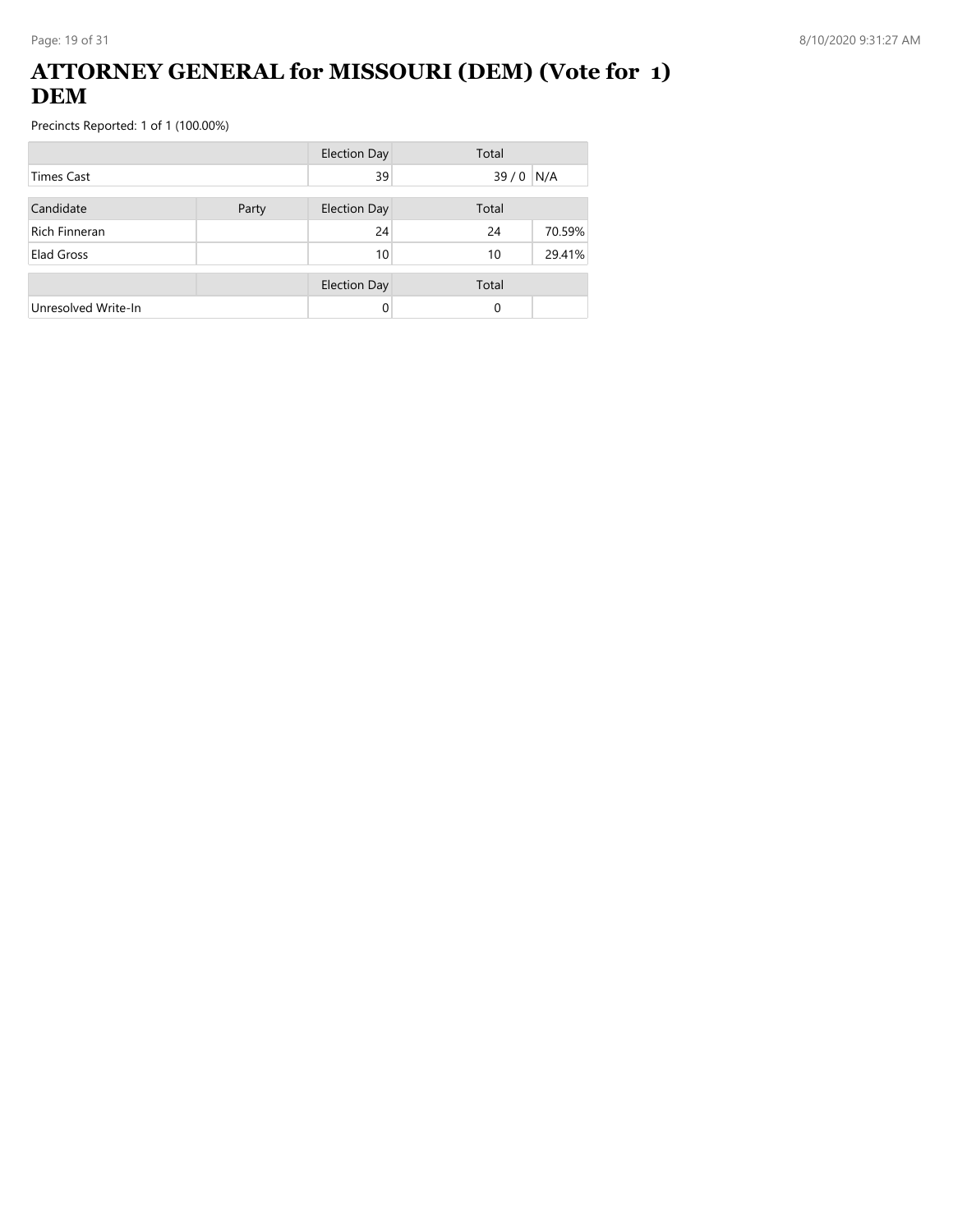#### **ATTORNEY GENERAL for MISSOURI (LIB) (Vote for 1) LIB**

|                     |       | <b>Election Day</b> | Total        |
|---------------------|-------|---------------------|--------------|
| <b>Times Cast</b>   |       |                     | N/A<br>2/0   |
| Candidate           | Party | <b>Election Day</b> | Total        |
| Kevin C Babcock     |       |                     | 100.00%<br>2 |
|                     |       | <b>Election Day</b> | Total        |
| Unresolved Write-In |       | 0                   | 0            |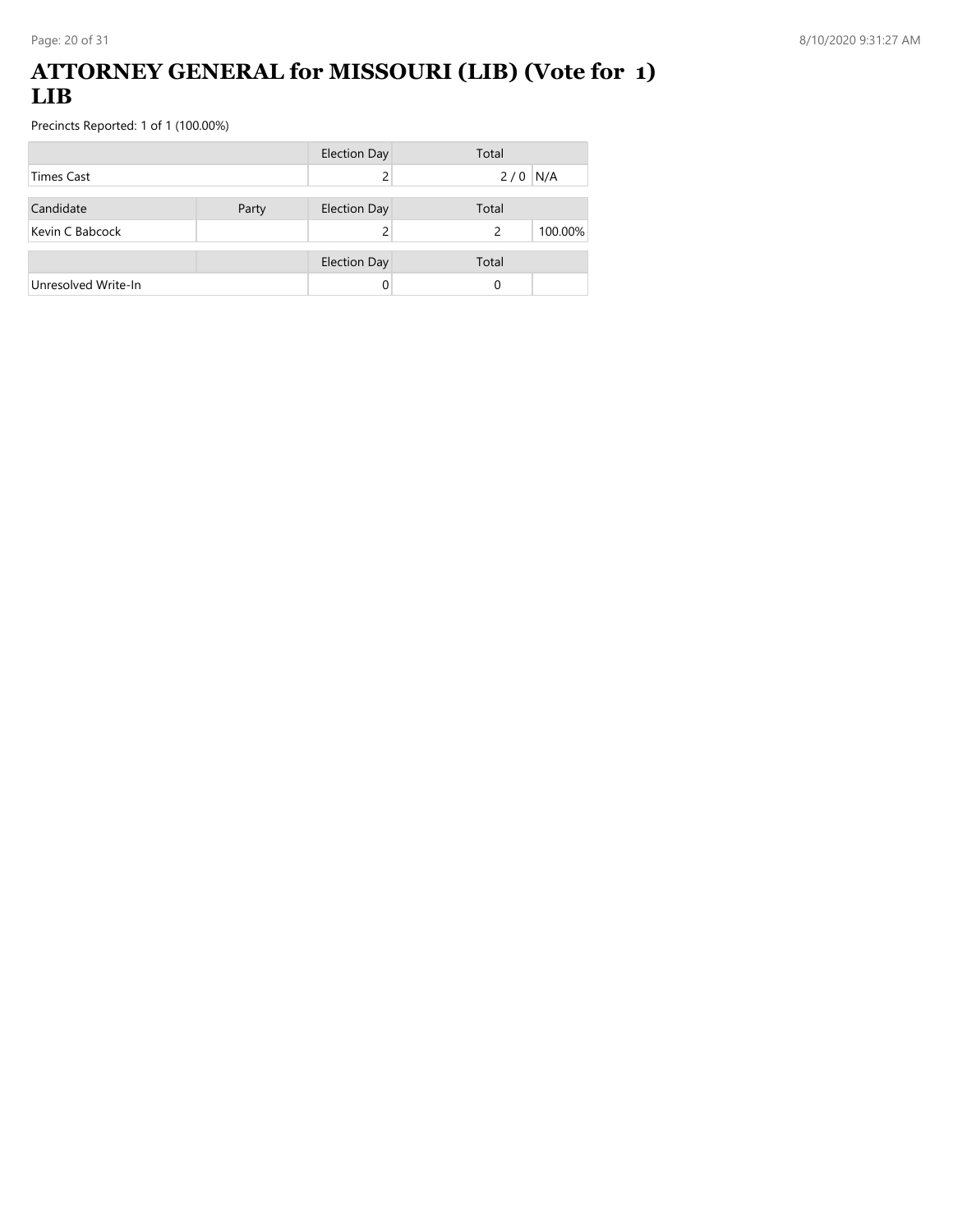#### **UNITED STATES REPRESENTATIVE IN CONGRESS for 3RD DISTRICT (REP), MISSOURI (Vote for 1) REP**

|                           |       | <b>Election Day</b> | Total    |        |
|---------------------------|-------|---------------------|----------|--------|
| <b>Times Cast</b>         |       | 188                 | 188/0    | N/A    |
| Candidate                 |       | <b>Election Day</b> | Total    |        |
|                           | Party |                     |          |        |
| <b>Brandon Wilkinson</b>  |       | 14                  | 14       | 7.95%  |
| Adela Wisdom              |       | 3                   | 3        | 1.70%  |
| <b>Blaine Luetkemeyer</b> |       | 146                 | 146      | 82.95% |
| Jeffrey Nowak             |       | 7                   | 7        | 3.98%  |
| Lynette Trares            |       | 6                   | 6        | 3.41%  |
|                           |       |                     |          |        |
|                           |       | <b>Election Day</b> | Total    |        |
| Unresolved Write-In       |       | 0                   | $\Omega$ |        |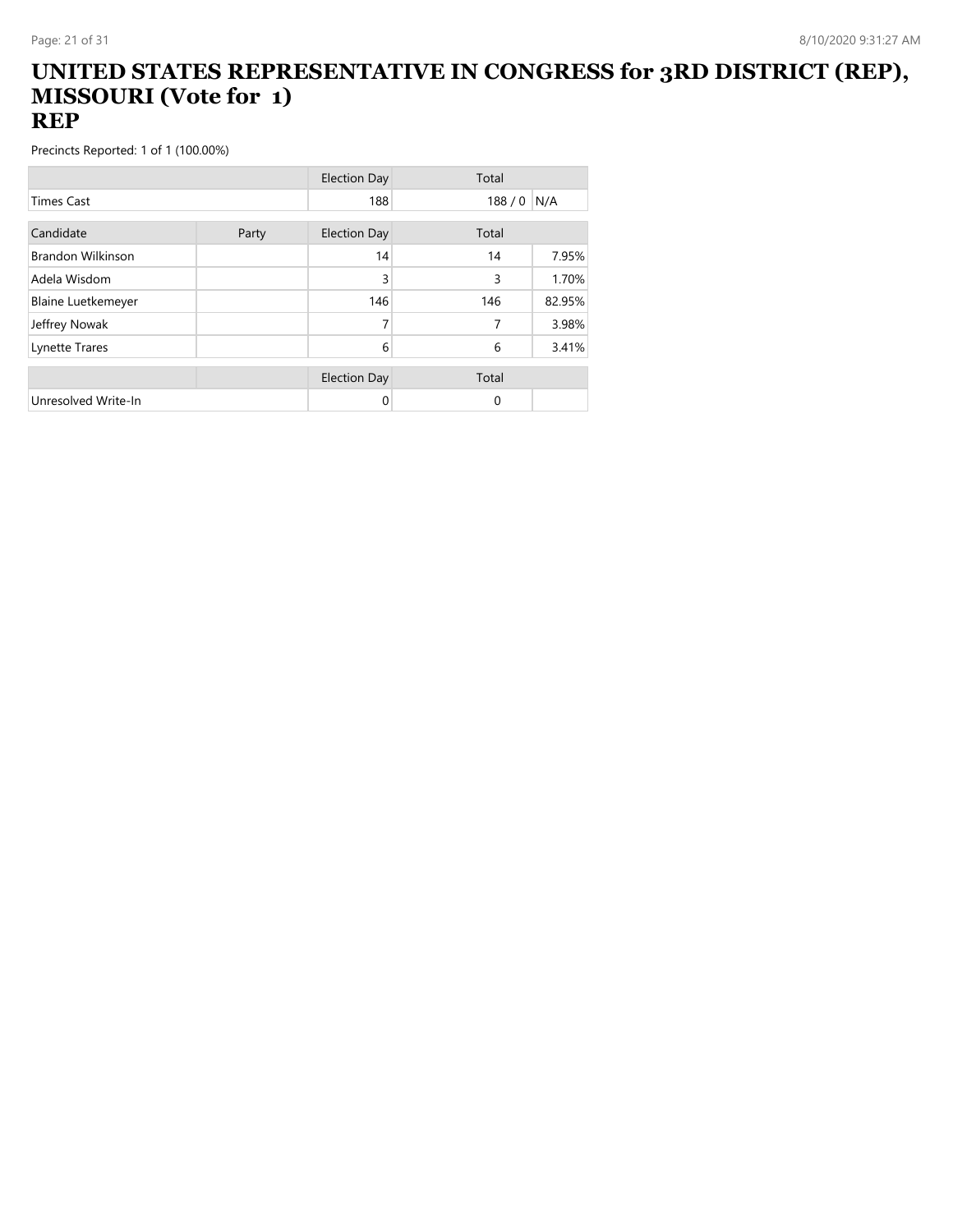#### **UNITED STATES REPRESENTATIVE IN CONGRESS for 3RD DISTRICT (DEM), MISSOURI (Vote for 1) DEM**

|                     |       | Election Day        | Total    |        |
|---------------------|-------|---------------------|----------|--------|
| <b>Times Cast</b>   |       | 39                  | 39/0     | N/A    |
| Candidate           | Party | <b>Election Day</b> | Total    |        |
| Megan Rezabek       |       | 26                  | 26       | 74.29% |
| Dennis Oglesby      |       | 9                   | 9        | 25.71% |
|                     |       | <b>Election Day</b> | Total    |        |
| Unresolved Write-In |       | 0                   | $\Omega$ |        |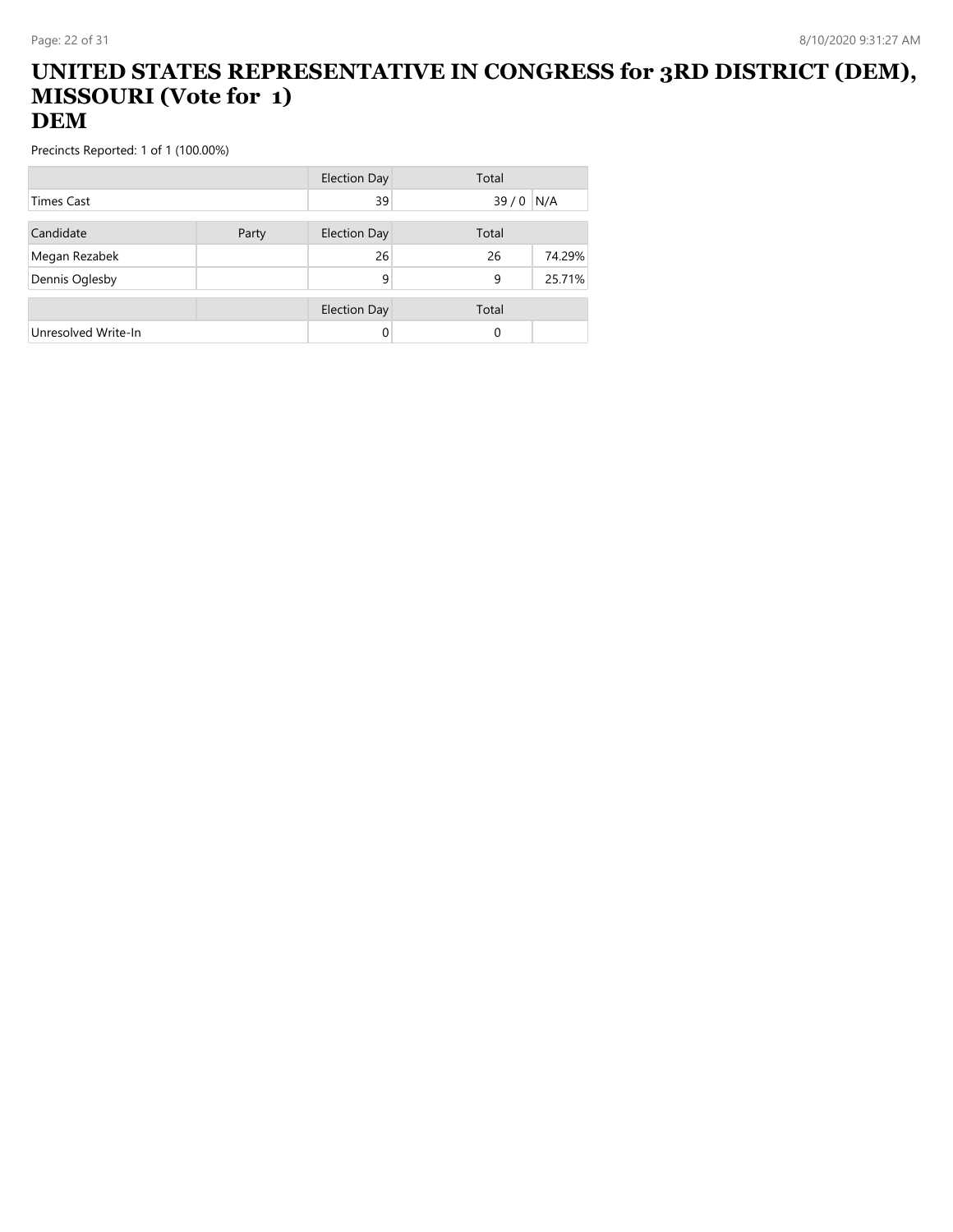#### **UNITED STATES REPRESENTATIVE IN CONGRESS for 3RD DISTRICT (LIB), MISSOURI (Vote for 1) LIB**

|                       |       | <b>Election Day</b> | Total |         |
|-----------------------|-------|---------------------|-------|---------|
| <b>Times Cast</b>     |       |                     | 2/0   | N/A     |
|                       |       |                     |       |         |
| Candidate             | Party | <b>Election Day</b> | Total |         |
| Leonard J Steinman II |       |                     | 2     | 100.00% |
|                       |       |                     |       |         |
|                       |       | <b>Election Day</b> | Total |         |
| Unresolved Write-In   |       |                     | 0     |         |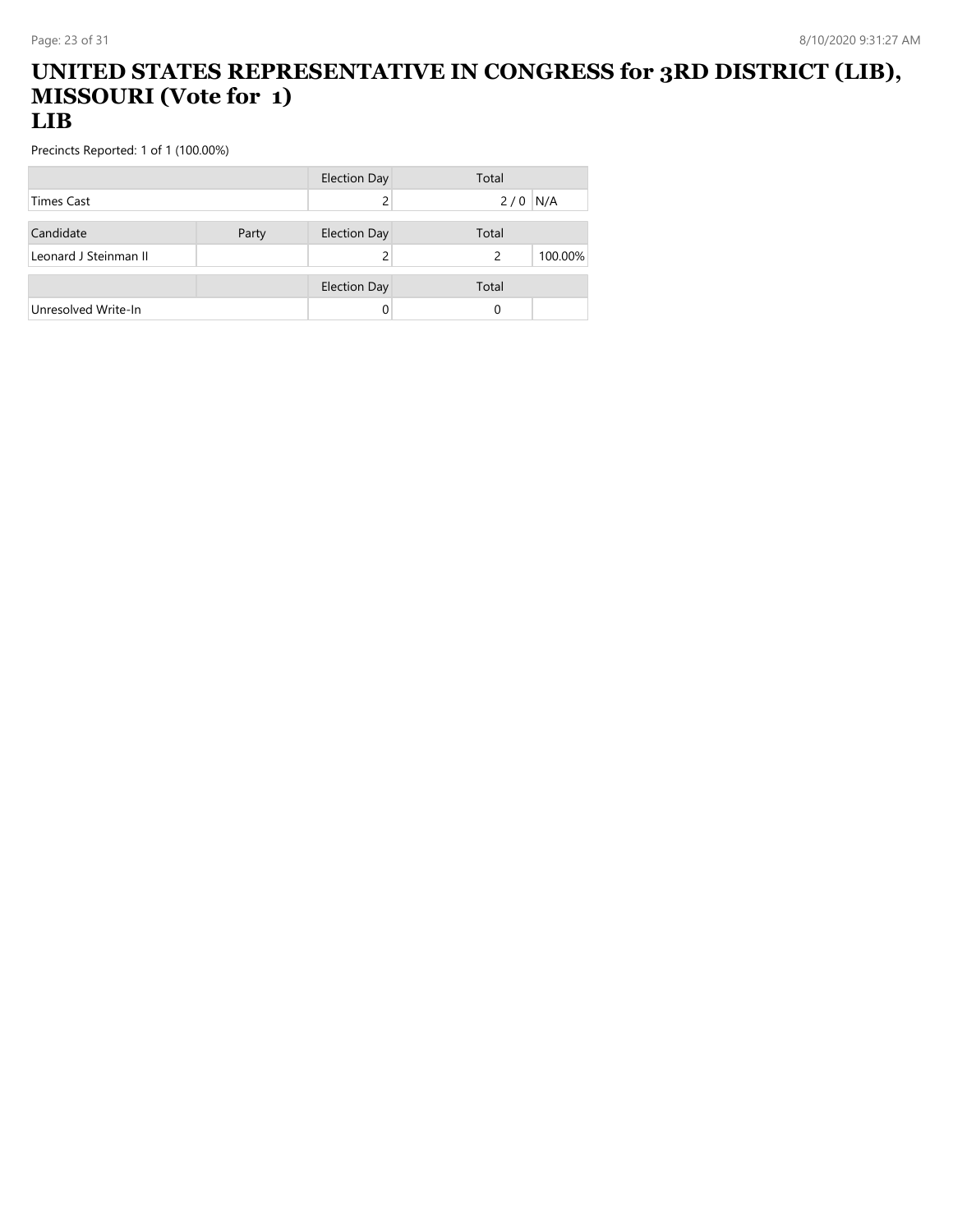### **STATE REPRESENTATIVE for 42ND DISTRICT (REP), MISSOURI (Vote for 1) REP**

|                     |       | <b>Election Day</b> | Total |         |
|---------------------|-------|---------------------|-------|---------|
| <b>Times Cast</b>   |       | 188                 | 188/0 | N/A     |
|                     |       |                     |       |         |
| Candidate           | Party | <b>Election Day</b> | Total |         |
| Jeff Porter         |       | 141                 | 141   | 100.00% |
|                     |       | <b>Election Day</b> | Total |         |
| Unresolved Write-In |       | 0                   | 0     |         |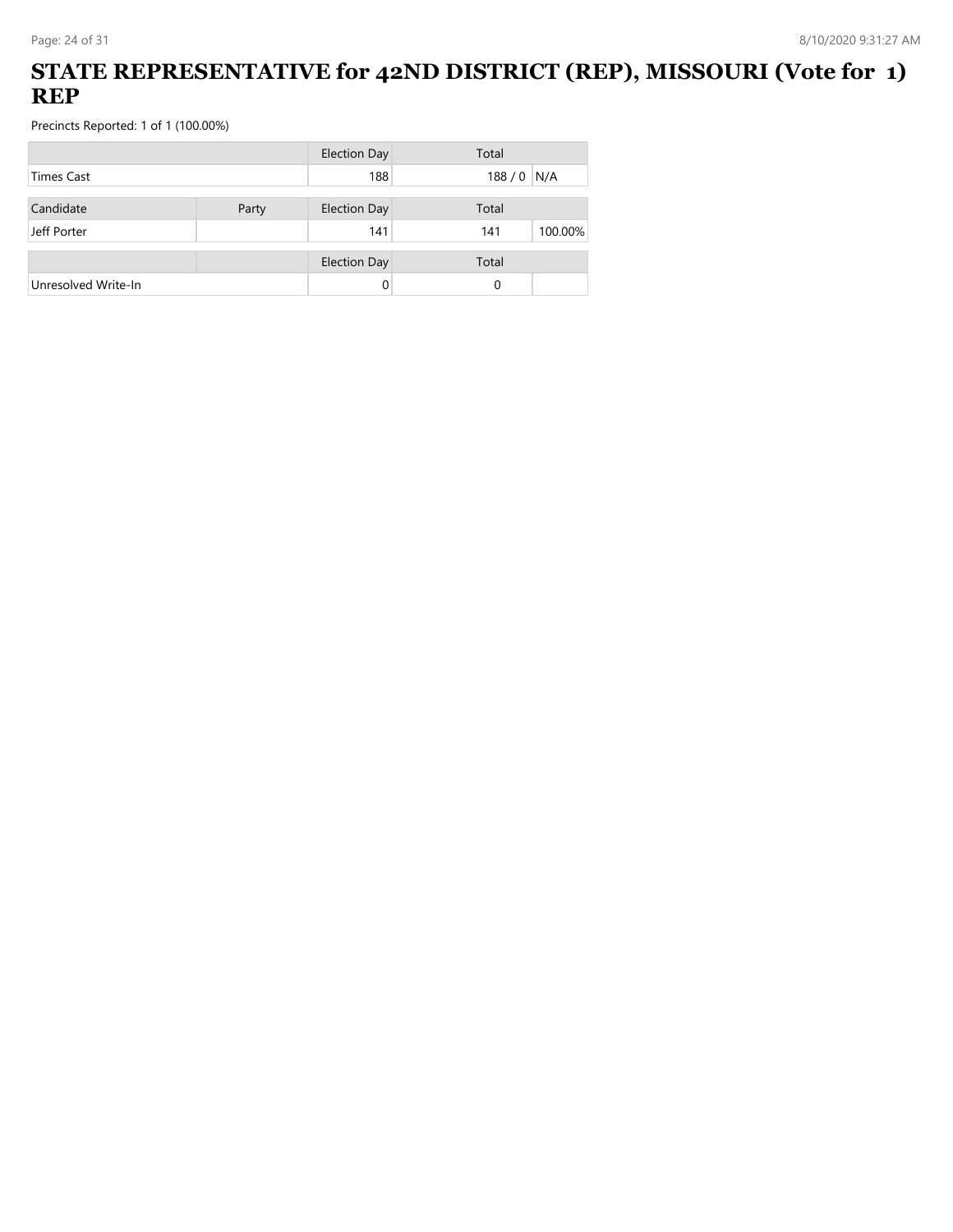#### **COUNTY COMMISSIONER for SOUTHERN DISTRICT (REP), MISSOURI (Vote for 1) REP**

|                     |       | <b>Election Day</b> | Total    |        |
|---------------------|-------|---------------------|----------|--------|
| <b>Times Cast</b>   |       | 188                 | 188/0    | N/A    |
| Candidate           | Party | <b>Election Day</b> | Total    |        |
| Tony Gagliano       |       | 14                  | 14       | 7.91%  |
| Dave Mikus          |       | 15                  | 15       | 8.47%  |
| Luke F. Struckhoff  |       | 32                  | 32       | 18.08% |
| Tom Meyer           |       | 114                 | 114      | 64.41% |
| Jason Boles         |       | 2                   | 2        | 1.13%  |
|                     |       | <b>Election Day</b> | Total    |        |
| Unresolved Write-In |       | 0                   | $\Omega$ |        |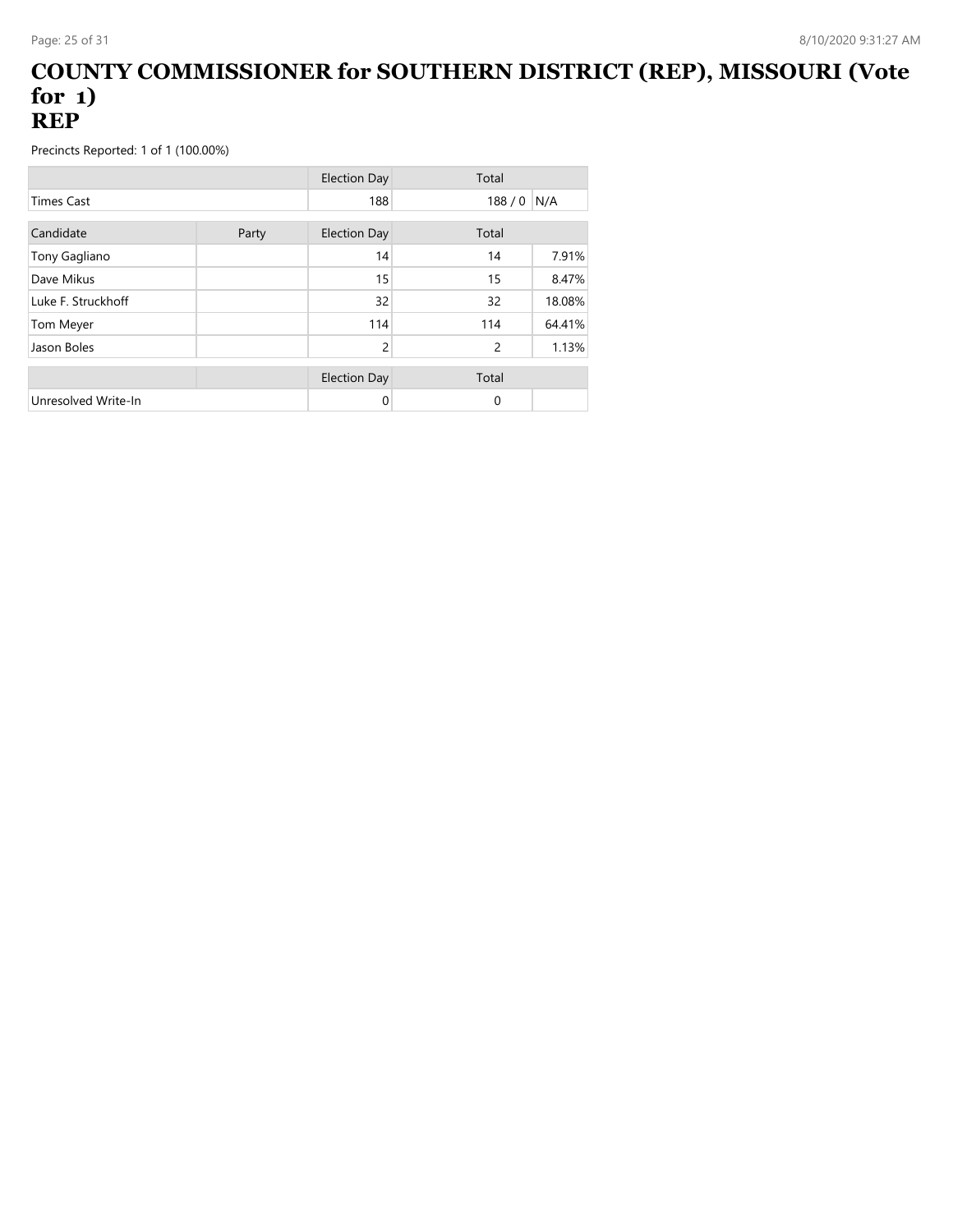## **SHERIFF for WARREN COUNTY (REP), MISSOURI (Vote for 1) REP**

|                     |       | <b>Election Day</b> | Total          |
|---------------------|-------|---------------------|----------------|
| Times Cast          |       | 188                 | 188/0<br>N/A   |
| Candidate           | Party | <b>Election Day</b> | Total          |
| Kevin Harrison      |       | 168                 | 100.00%<br>168 |
|                     |       | <b>Election Day</b> | Total          |
| Unresolved Write-In |       | 0                   | 0              |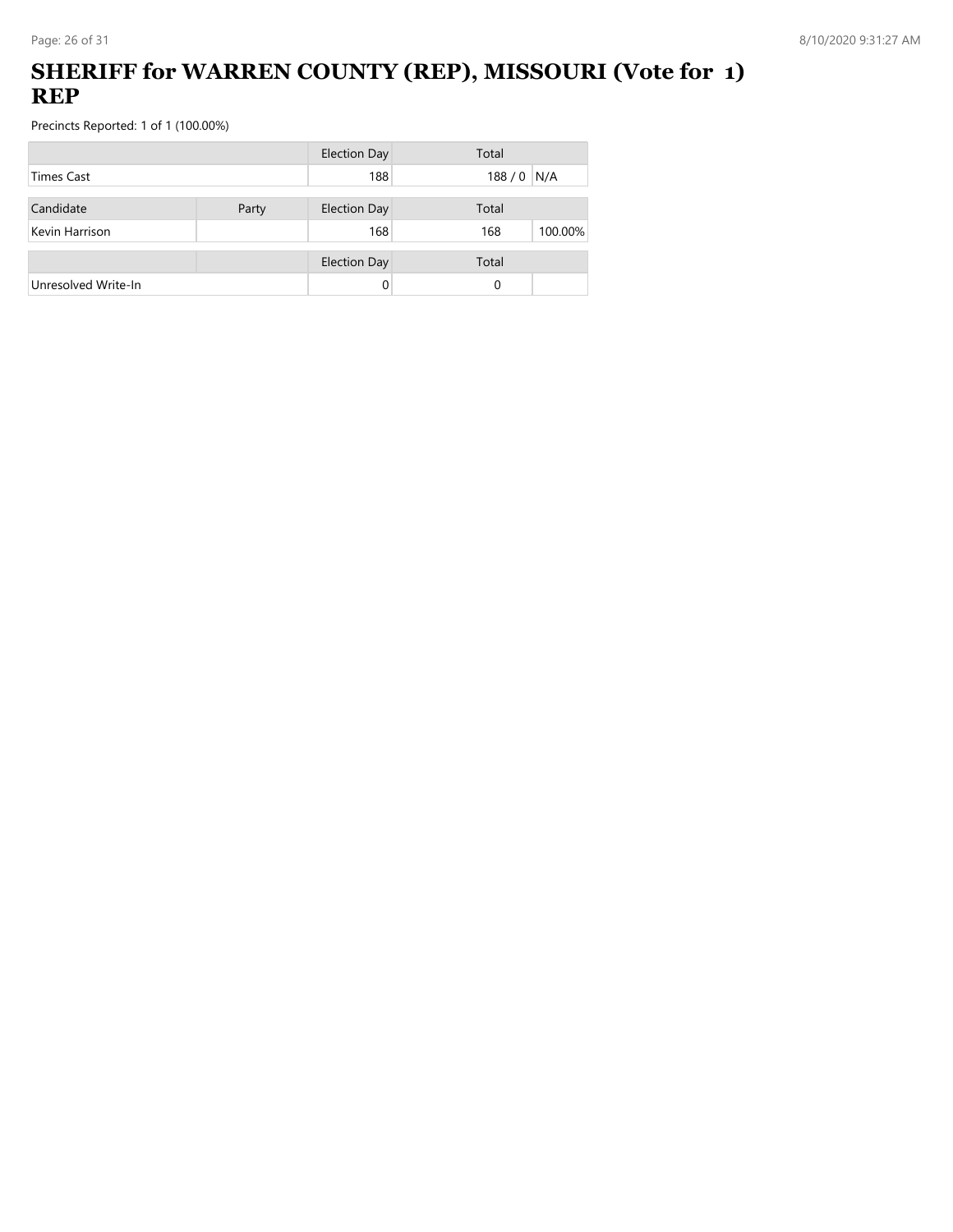## **ASSESSOR for WARREN COUNTY (REP), MISSOURI (Vote for 1) REP**

|                          |       | <b>Election Day</b> | Total |        |
|--------------------------|-------|---------------------|-------|--------|
| <b>Times Cast</b>        |       | 188                 | 188/0 | N/A    |
| Candidate                | Party | <b>Election Day</b> | Total |        |
| Kathryn L. (Katie) Smith |       | 120                 | 120   | 73.62% |
| Terence (Terry) Bracht   |       | 43                  | 43    | 26.38% |
|                          |       | <b>Election Day</b> | Total |        |
| Unresolved Write-In      |       |                     | 0     |        |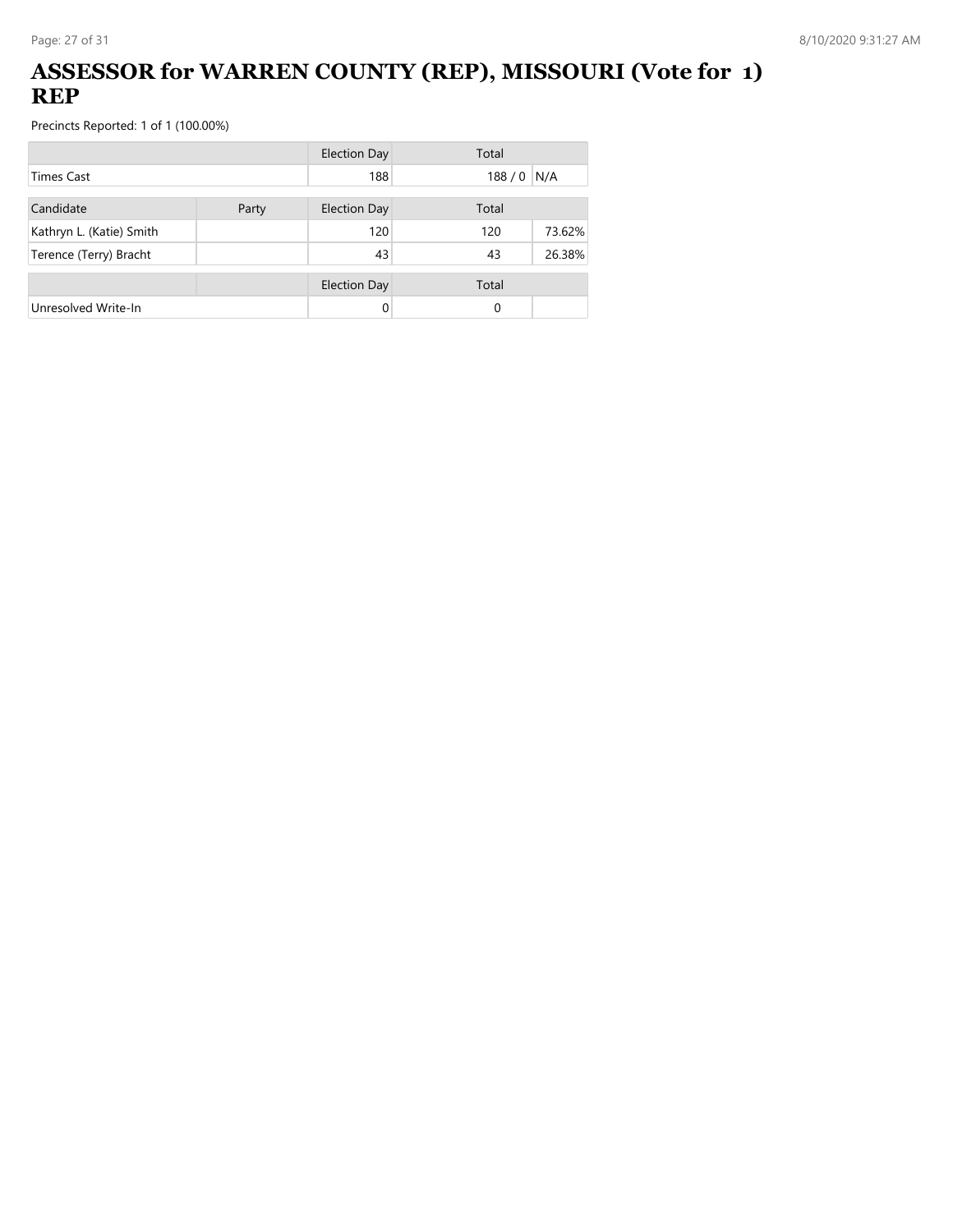#### **PUBLIC ADMINISTRATOR for WARREN COUNTY (REP), MISSOURI (Vote for 1) REP**

|                         |       | Election Day        | Total       |         |
|-------------------------|-------|---------------------|-------------|---------|
| <b>Times Cast</b>       |       | 188                 | $188/0$ N/A |         |
| Candidate               | Party | <b>Election Day</b> | Total       |         |
| Melissa (Missy) Dempsey |       | 150                 | 150         | 100.00% |
|                         |       | <b>Election Day</b> | Total       |         |
| Unresolved Write-In     |       |                     | 0           |         |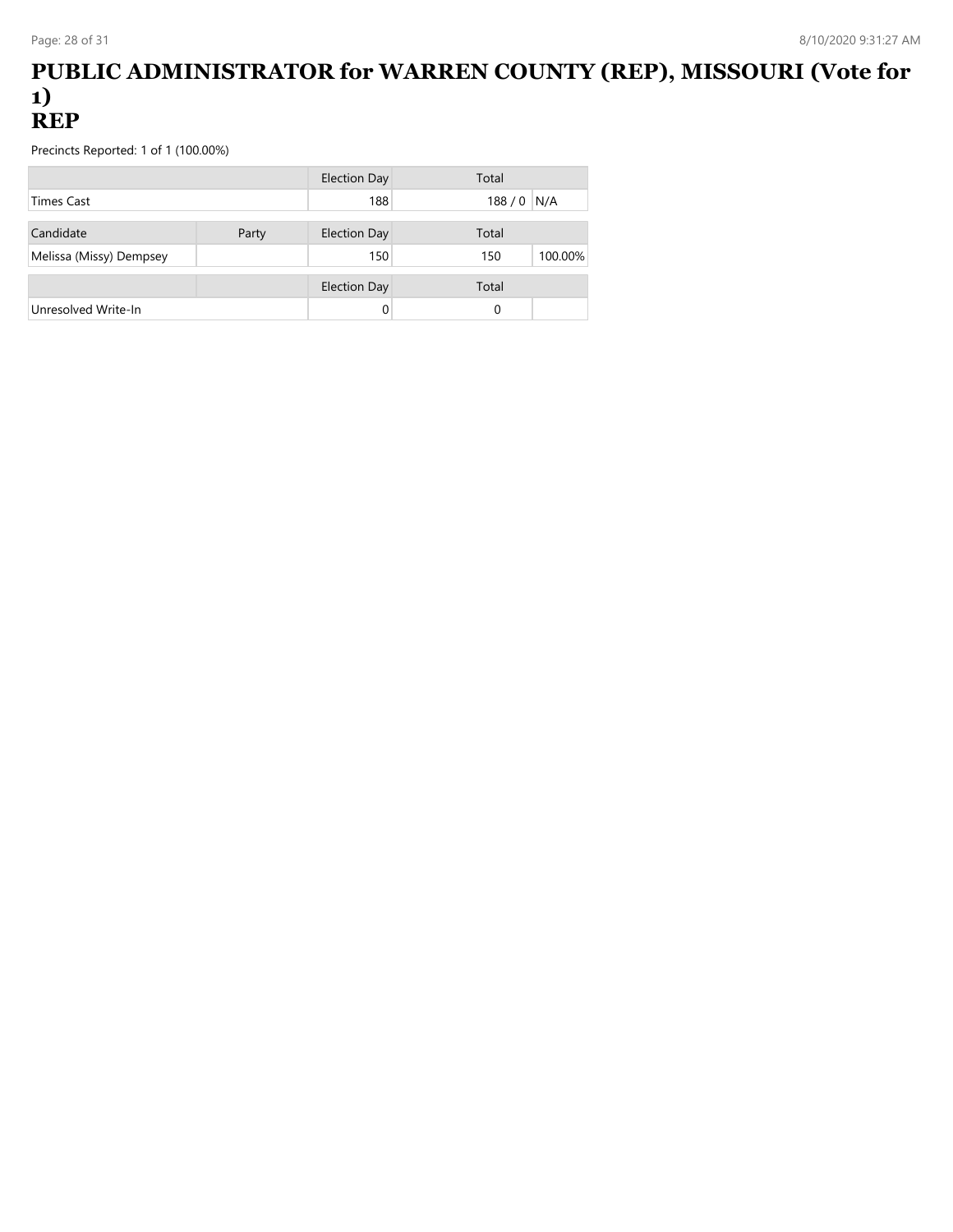## **CORONER for WARREN COUNTY (REP), MISSOURI (Vote for 1) REP**

|                     |       | <b>Election Day</b> | Total          |
|---------------------|-------|---------------------|----------------|
| <b>Times Cast</b>   |       | 188                 | 188/0<br>N/A   |
| Candidate           | Party | <b>Election Day</b> | Total          |
| Mark W. O'Neill     |       | 153                 | 100.00%<br>153 |
|                     |       | <b>Election Day</b> | Total          |
| Unresolved Write-In |       |                     | 0              |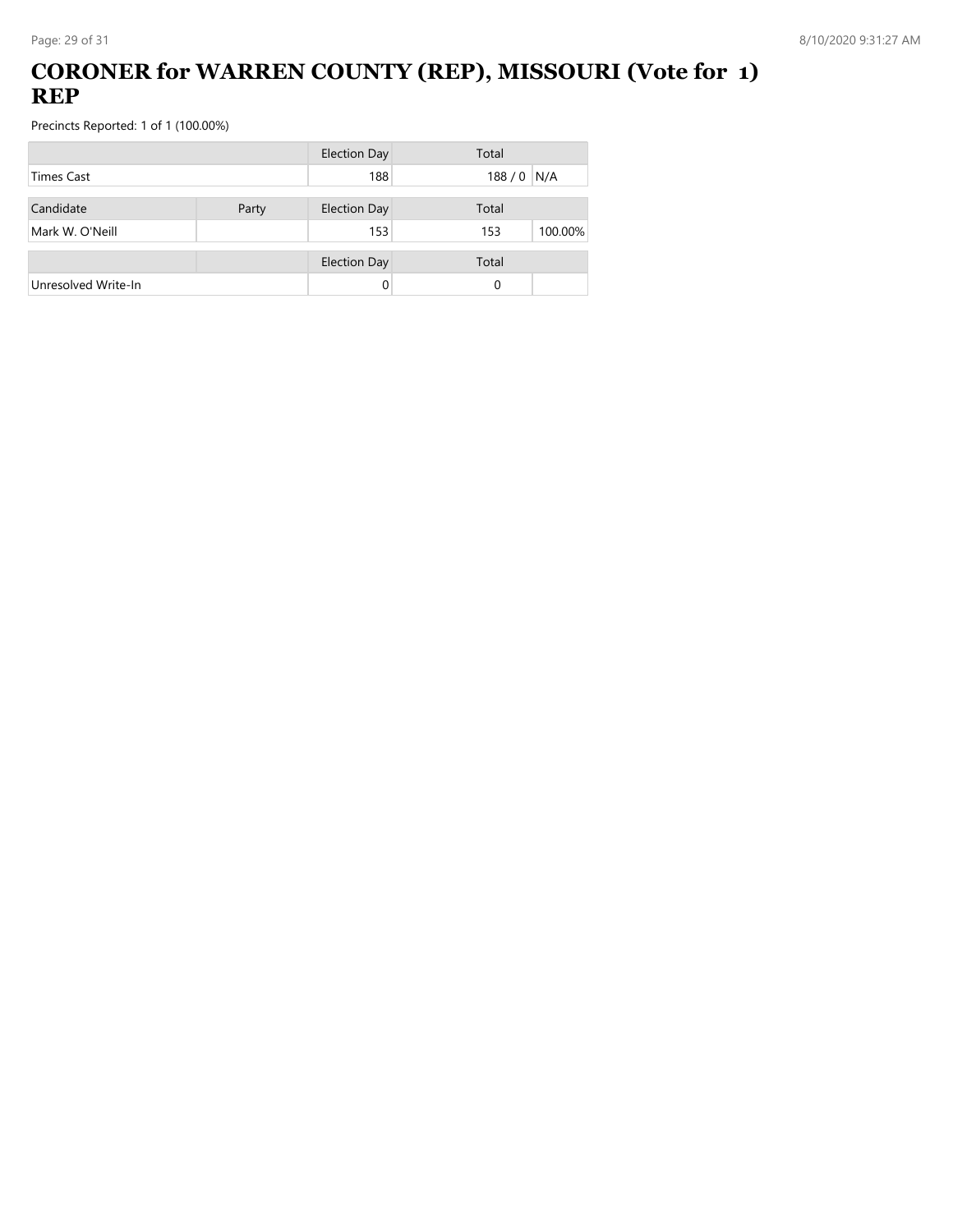### **SURVEYOR for WARREN COUNTY (REP), MISSOURI (Vote for 1) REP**

|                     |       | <b>Election Day</b> | Total          |
|---------------------|-------|---------------------|----------------|
| <b>Times Cast</b>   |       | 188                 | 188 / 0 N/A    |
| Candidate           | Party | <b>Election Day</b> | Total          |
| Robert L. Lewis     |       | 157                 | 100.00%<br>157 |
|                     |       | <b>Election Day</b> | Total          |
| Unresolved Write-In |       |                     | 0              |